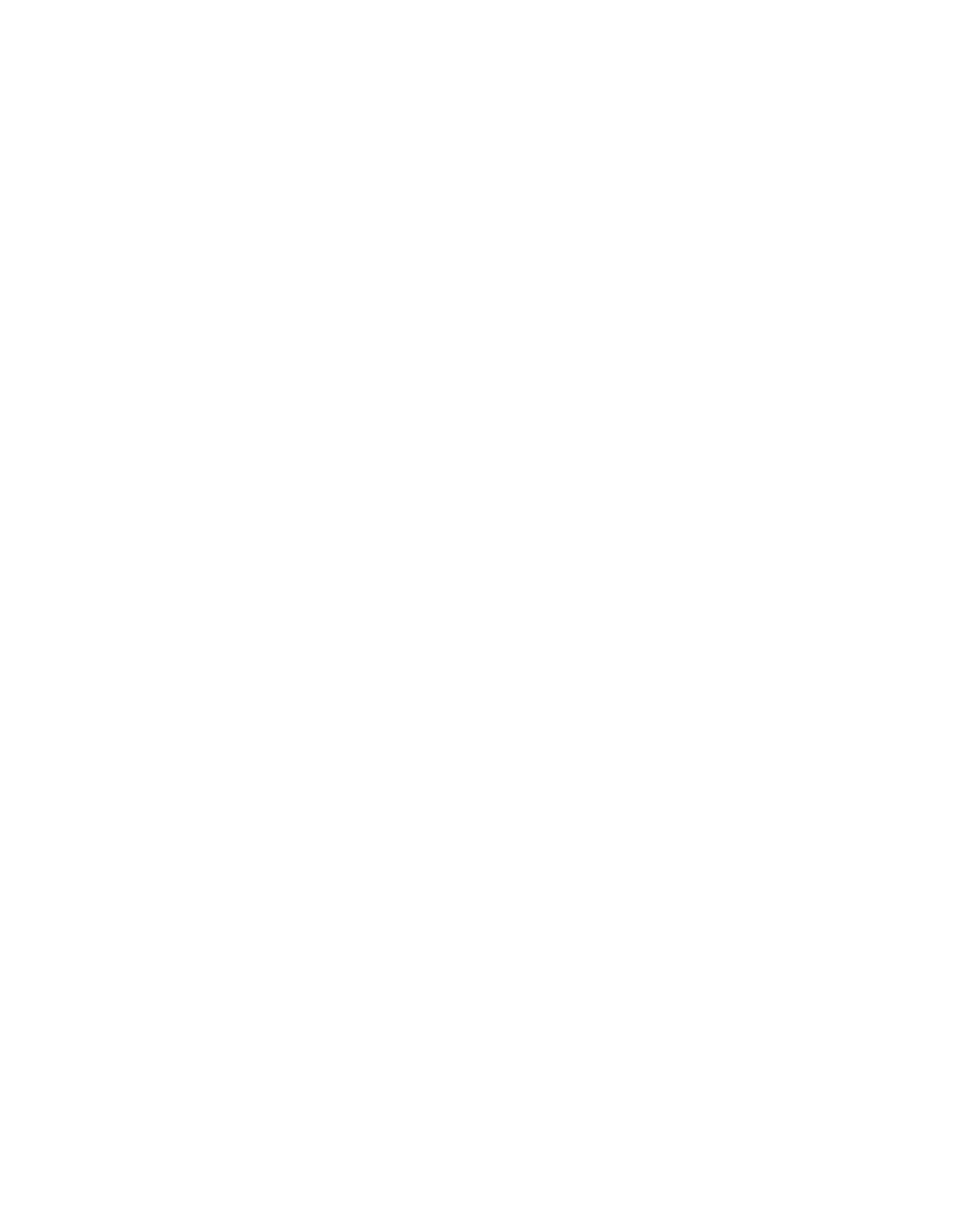## **Scoring Summary(Final) South Carolina State vs. Jackson State (12/18/2021 at Atlanta, Georgia)**



#### South Carolina State (7-5) vs. Jackson State (11-2) Date: 12/18/2021 • Site: Atlanta, Georgia • Stadium: Mercedes Benz Dome Attendance: 48653

| <b>Score by Quarters</b> |  |    | Total |
|--------------------------|--|----|-------|
| South Carolina State     |  | 14 | 21    |
| Jackson State            |  |    | 10    |

| Qtr | Time  | <b>Scoring Play</b>                                                                                  | V-H       |
|-----|-------|------------------------------------------------------------------------------------------------------|-----------|
| 1st | 07:24 | JSU - Keith Corbin 7 yd TD PASS from Shedeur Sanders (KICK by Bailey Raborn), 9-66 4:58              | $0 - 7$   |
| 2nd | 02:06 | SCSU - DAVIS.Shaqaun 6 yd TD PASS from FIELDS JR, Corey (KICK by ZIMMERMAN, Gavyn), 3-5<br>1:19      | $7 - 7$   |
| 2nd | 00:08 | SCSU - ZIMMERMAN, Gavyn 26 yd FG 10-36 0:57                                                          | $10 - 7$  |
| 3rd | 12:36 | SCSU - DAVIS. Shaqaun 16 yd TD PASS from FIELDS JR, Corey (KICK by ZIMMERMAN, Gavyn), 2-<br>16 0:54  | $17 - 7$  |
| 3rd | 08:43 | SCSU - BAILEY, Richard 15 yd TD PASS from FIELDS JR, Corey (KICK by ZIMMERMAN, Gavyn), 6-<br>19 2:47 | $24 - 7$  |
| 3rd | 00:15 | JSU - Bailey Raborn 36 yd FG 7-43 3:02                                                               | $24 - 10$ |
| 4th | 06:19 | SCSU - DAVIS.Shaqaun 16 yd TD PASS from FIELDS JR, Corey (KICK by ZIMMERMAN, Gavyn), 9-<br>93 6:18   | $31 - 10$ |

Kickoff time: 12:06 pm • End of Game: 3:48 pm • Total elapsed time: 3:42

Officials: Referee: Tim Rich; Umpire: Hilbert Byers; Linesman: Todd Riddick;

Line judge: Dan Bush; Back judge: Nathan Umberger; Field judge: Ben Vasconcells;

Side judge: Jake Dishaw; Center judge: Mark Mobra;

Temperature: 65 • Wind: 3 mph • Weather: Cloudy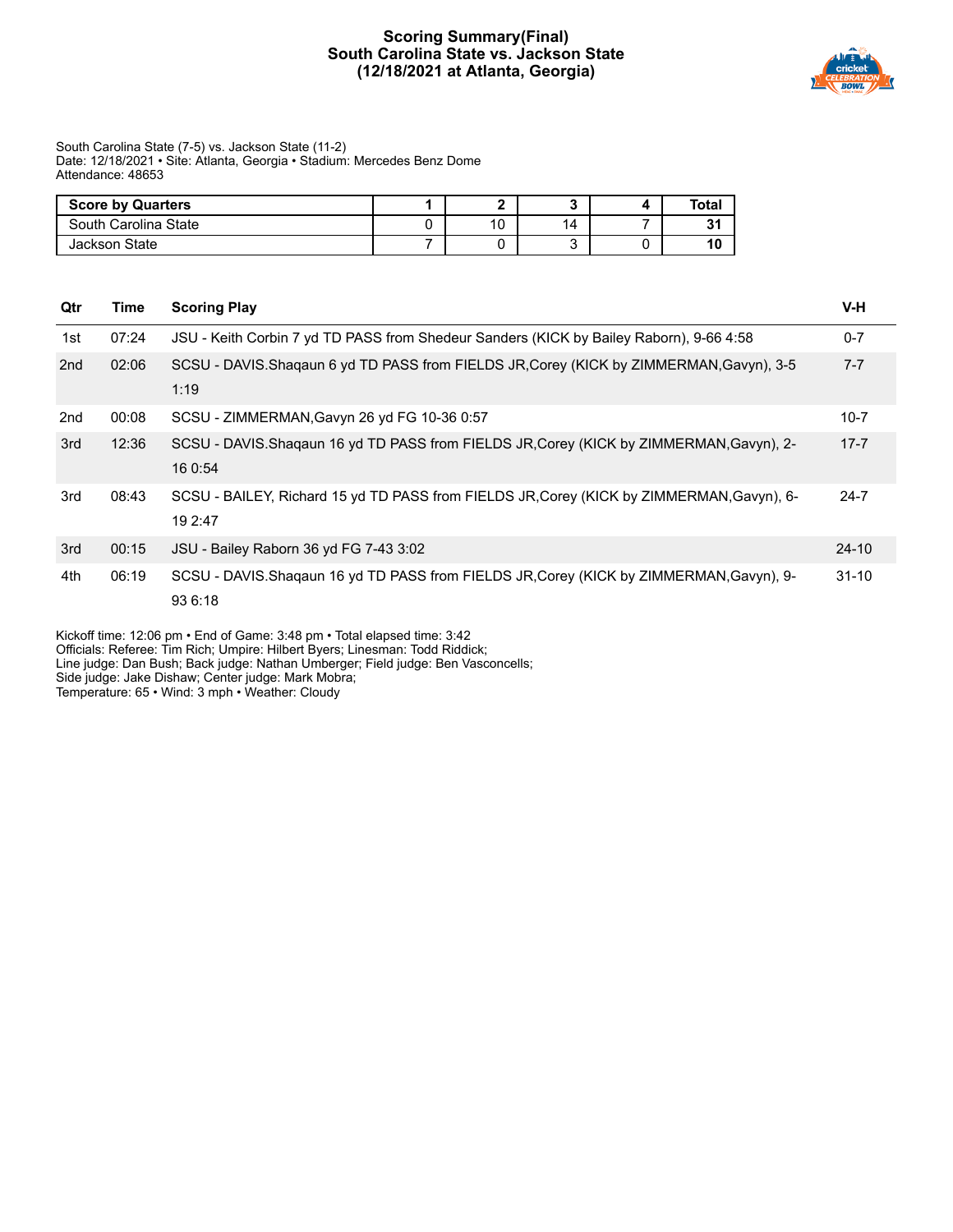## **Team Statistics(Final) South Carolina State vs. Jackson State (12/18/2021 at Atlanta, Georgia)**



|                                  | <b>SCSU</b>      | <b>JSU</b>     |
|----------------------------------|------------------|----------------|
| <b>FIRST DOWNS</b>               | 15               | 15             |
| Rushing                          | 5                | $\mathbf{1}$   |
| Passing                          | 8                | 10             |
| Penalty                          | $\overline{2}$   | $\overline{4}$ |
| <b>NET YARDS RUSHING</b>         | 102              | 19             |
| <b>Rushing Attempts</b>          | 37               | 29             |
| Average Per Rush                 | 2.8              | 0.7            |
| <b>Rushing Touchdowns</b>        | $\pmb{0}$        | $\pmb{0}$      |
| <b>Yards Gained Rushing</b>      | 128              | 74             |
| Yards Lost Rushing               | 26               | 55             |
| <b>NET YARDS PASSING</b>         | 166              | 175            |
| Completions-Attempts-Int         | $12 - 31 - 1$    | 16-36-2        |
| Average Per Attempt              | 5.4              | 4.9            |
| Average Per Completion           | 13.8             | 10.9           |
| Passing Touchdowns               | $\overline{4}$   | $\mathbf 1$    |
| <b>TOTAL OFFENSIVE YARDS</b>     | 268              | 194            |
| Total offensive plays            | 68               | 65             |
| Average Gain Per Play            | 3.9              | 3.0            |
| Fumbles: Number-Lost             | $1 - 1$          | $1 - 1$        |
| Penalties: Number-Yards          | 10-117           | $8 - 80$       |
| <b>PUNTS-YARDS</b>               | 8-392            | $7 - 251$      |
| Average Yards Per Punt           | 49.0             | 35.9           |
| Net Yards Per Punt               | 41.6             | 33.7           |
| Inside 20                        | $\boldsymbol{2}$ | 4              |
| 50+ Yards                        | 3                | 0              |
| <b>Touchbacks</b>                | $\mathbf{1}$     | $\mathbf 0$    |
| Fair catch                       | 1                | 5              |
| <b>KICKOFFS-YARDS</b>            | 6-235            | $3 - 160$      |
| Average Yards Per Kickoff        | 39.2             | 53.3           |
| Net Yards Per Kickoff            | 36.3             | 43.7           |
| <b>Touchbacks</b>                | 0                |                |
| Punt returns: Number-Yards-TD    | $1 - 15 - 0$     | $4 - 39 - 0$   |
| Average Per Return               | 15               | 9.8            |
| Kickoff returns: Number-Yards-TD | $1 - 17 - 0$     | $5 - 29 - 0$   |
| Average Per Return               | 17               | 5.8            |
| Interceptions: Number-Yards-TD   | $2 - 18 - 0$     | $1 - 15 - 0$   |
| Fumble Returns: Number-Yards     | $1 - 0$          | $1 - 0$        |
| Miscellaneous Yards              | $\pmb{0}$        | 0              |
| Possession Time                  | 31:37            | 28:23          |
| 1st Quarter                      | 05:40            | 09:20          |
| 2nd Quarter                      | 07:41            | 07:19          |
| 3rd Quarter                      | 08:25            | 06:35          |
| 4th Quarter                      | 09:51            | 05:09          |
| <b>Third-Down Conversions</b>    | 3 of 16          | 3 of 15        |
| Fourth-Down Conversions          | 2 of 2           | $0$ of $2$     |
| Red Zone Scores-Chances          | 5 of 5           | $2$ of $3$     |
| Touchdowns                       | $\overline{4}$   | $\mathbf 1$    |
| <b>Field Goals</b>               | 1 of 1           | 1 of 1         |
| Sacks By: Number-Yards           | $3 - 39$         | $2 - 15$       |
| <b>PAT Kicks</b>                 | $4 - 4$          | $1 - 1$        |
| <b>Field Goals</b>               | 1 of 1           | 1 of 1         |
| Points off turnovers             | 21               | 3              |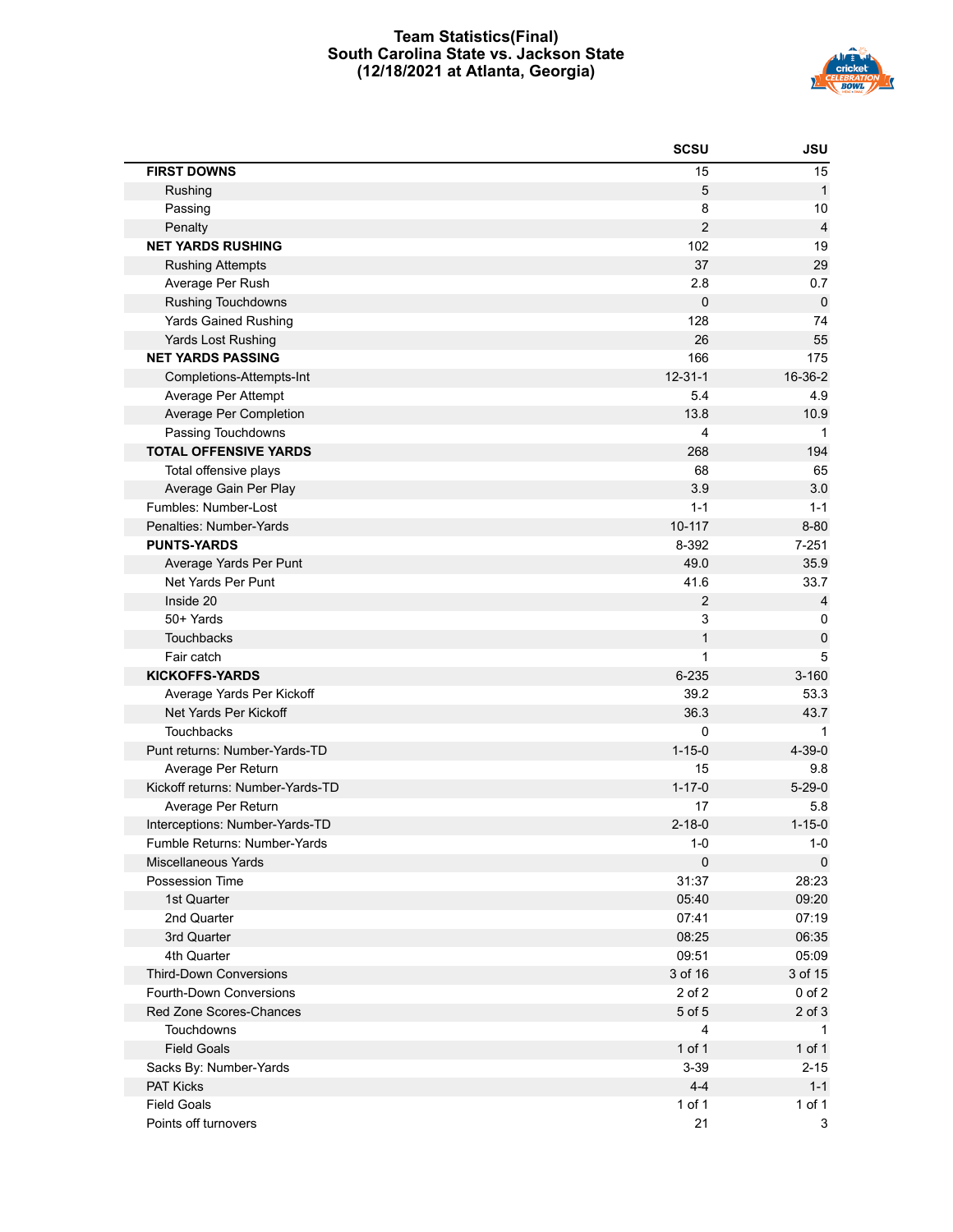## **Individual Statistics(Final) South Carolina State vs. Jackson State (12/18/2021 at Atlanta, Georgia)**



## **South Carolina State Jackson State**

| <b>Rushing</b>          |   | No.    | Gain           |     | Loss           | <b>Net</b> | TD |      | Lg             | Avg                     |
|-------------------------|---|--------|----------------|-----|----------------|------------|----|------|----------------|-------------------------|
| <b>ANTHONY, Donte</b>   |   | 17     | 70             |     | 5              | 65         |    | 0    | 26             | 3.8                     |
| FLOWERS, Kendrel        |   | 10     | 46             |     | 0              | 46         |    | 0    | 25             | 4.6                     |
| <b>WALKER, Tykese</b>   |   | 6      | 3              |     | 6              | $-3$       |    | 0    | $\overline{2}$ | $-0.5$                  |
| <b>FIELDS JR, Corey</b> |   | 4      | 9              |     | 15             | -6         |    | 0    | 9              | $-1.5$                  |
| <b>Totals</b>           |   | 37     | 128            |     | 26             | 102        |    | 0    | 26             | 2.8                     |
| <b>Passing</b>          |   |        | $C-A-I$        | Yds |                | TD         |    | Long |                | <b>Sack</b>             |
| <b>FIELDS JR, Corey</b> |   |        | $12 - 31 - 1$  |     | 166            | 4          |    | 43   |                | $\overline{\mathbf{c}}$ |
| <b>Totals</b>           |   |        | $12 - 31 - 1$  |     | 166            | 4          |    | 43   |                | $\overline{2}$          |
| Receiving               |   |        | No.            |     | Yards          | TD         |    | Long |                | Tgt                     |
| DAVIS.Shaqaun           |   |        | 5              |     | 95             | 3          |    |      | 43             | 14                      |
| FLOWERS, Kendrel        |   |        | $\overline{2}$ |     | 26             | 0          |    |      | 14             | 5                       |
| <b>VEREEN, Will</b>     |   |        | 1              |     | 20             | 0          |    |      | 20             | 3                       |
| <b>BAILEY, Richard</b>  |   |        | 1              |     | 15             | 1          |    |      | 15             | $\overline{\mathbf{c}}$ |
| MOODY, Juwan            |   |        | 1              |     | 11             | 0          |    |      | 11             | 2                       |
| <b>ANTHONY,Donte</b>    |   |        | 1              |     | 0              | 0          |    |      | 0              | $\overline{2}$          |
| WASHINGTON, Yanc        |   |        | 1              |     | $-1$           | 0          |    |      | 0              | 1                       |
| <b>Totals</b>           |   |        | 12             |     | 166            | 4          |    |      | 43             | 30                      |
| <b>Punting</b>          |   | No.    | Yds            |     | Avg            | Long       |    |      | In20           | TВ                      |
| ROBERTS, Dyson          |   | 8      | 392            |     | 49.0           |            | 74 |      | $\overline{2}$ | 1                       |
| <b>Totals</b>           |   | 8      | 392            |     | 49.0           |            | 74 |      | $\overline{2}$ | $\overline{1}$          |
|                         |   | Punt   |                |     | <b>Kickoff</b> |            |    |      | Intercept      |                         |
| <b>Returns</b>          |   | No Yds | Lg             |     | No Yds         | Lg         |    |      |                | No Yds Lg               |
| MOODY.Juwan             | 1 | 15     | 15             | 1   | 17             | 17         |    | 0    | 0              | 0                       |

| MOODY, Juwan    |  | 15 15   | 1 17 17           |            | $\Omega$            |         | $0\quad 0$ |
|-----------------|--|---------|-------------------|------------|---------------------|---------|------------|
| MOULTRIE, Kenda |  |         | $\Omega$          | $0\quad 0$ |                     |         | $0\quad 0$ |
| SMITH, Aaron    |  |         | $\Omega$          | $0\quad 0$ |                     | 1 18 18 |            |
| Totals          |  | 1 15 15 | $1 \t1 \t17 \t17$ |            | $\frac{1}{2}$ 18 18 |         |            |

| <b>Field goals</b>    | <b>Qtr Time</b> |    |            | <b>Dist</b> |      | <b>Result</b> |       |
|-----------------------|-----------------|----|------------|-------------|------|---------------|-------|
| ZIMMERMAN, Gavyn      | 2nd             |    | 00:08      | 26 yards    |      | qood          |       |
| <b>Kickoffs</b>       | No.             |    | Yards      |             | Avg  | ΤВ            | OВ    |
| ZIMMERMAN, Gavyn      | 6               |    | 235 yards  |             | 39.2 | 0             | 0     |
| All-purpose           | Run             |    | <b>Rcv</b> | KR          | PR   | ΙR            | Total |
|                       |                 |    |            |             |      |               |       |
| DAVIS.Shaqaun         |                 | 0  | 95         | 0           | 0    | 0             | 95    |
| FLOWERS, Kendrel      |                 | 46 | 26         | 0           | 0    | $\Omega$      | 72    |
| <b>ANTHONY, Donte</b> |                 | 65 | 0          | 0           | 0    | $\Omega$      | 65    |

## **Rushing No. Gain Loss Net TD Lg Avg** Santee Marshall 4 28 5 23 0 18 5.8 Peytton Pickett 8 17 2 15 0 6 1.9 JD Martin 2 3 0 3 0 2 1.5 TEAM 1 0 4 -4 0 0 -4 Shedeur Sanders 14 26 44 -18 0 7 -1.3 Totals 29 74 55 19 0 18 0.7 **Passing C-A-I Yds TD Long Sack** Shedeur Sanders 16-36-2 175 1 30 3 Totals 16-36-2 175 1 30 3 **Receiving No. Yards TD Long Tgt** Warren Newman 4 38 0 15 6 Keith Corbin 4 24 1 9 9 Malachi Wideman 3 42 0 16 Trevonte Rucker  $2$  41 0 30 6<br>
Kyland Richey  $2$  27 0 22 2 Kyland Richey 2 27 0 Josh Lanier 1 3 0 3 3 Totals 16 175 1 30 34 **Punting No. Yds Avg Long In20 TB**

| .             |    | 110.100 |          | שווא שאווי דעוויט |   |
|---------------|----|---------|----------|-------------------|---|
| Lane McGregor |    |         | 59 29.5  | 33                |   |
| Marcus O'Neal | 5. |         | 192 38.4 | 44                | 0 |
| Totals        |    | 251     | - 35.9   | 44                | 0 |

|                        |     | Punt   |           |     | <b>Kickoff</b> |         |      | Intercept     |       |
|------------------------|-----|--------|-----------|-----|----------------|---------|------|---------------|-------|
| <b>Returns</b>         |     | No Yds | Lg        | No  | Yds            | Lg      |      | No Yds Lg     |       |
| Aalah Brown            | 0   | 0      | 0         | 3   | 31             | 12      | 0    | 0             | 0     |
| Warren Newman          | 2   | 21     | 21        | 0   | 0              | 0       | 0    | 0             | 0     |
| Shilo Sanders          | 0   | 0      | 0         | 0   | 0              | 0       | 1    | 15            | 15    |
| Isaiah Bolden          | 2   | 18     | 17        | 0   | 0              | 0       | 0    | 0             | 0     |
| K. Arrington           | 0   | 0      | 0         | 1   | 0              | 0       | 0    | 0             | 0     |
| Kyland Richey          | 0   | 0      | 0         | 1   | -2             | 0       | 0    | 0             | 0     |
| <b>Totals</b>          | 4   | 39     | 21        | 5   | 29             | 12      | 1    | 15            | 15    |
| Field goals            |     | Qtr    | Time      |     | Dist           |         |      | <b>Result</b> |       |
| <b>Bailey Raborn</b>   | 3rd |        | 00:15     |     | 36 yards       |         | good |               |       |
| <b>Kickoffs</b>        |     | No.    | Yards     |     |                | Avg     | ΤВ   | ОВ            |       |
| <b>Bailey Raborn</b>   | 3   |        | 160 yards |     |                | 53.3    | 1    | 0             |       |
| All-purpose            |     |        | Run       | Rcv | ΚR             | PR      | IR   |               | Total |
| Warren Newman          |     |        | 0         | 38  |                | 21<br>0 | 0    |               | 59    |
| Malachi Wideman        |     |        | 0         | 42  |                | 0<br>0  | 0    |               | 42    |
| <b>Trevonte Rucker</b> |     |        | 0         | 41  |                | 0<br>0  | 0    |               | 41    |
| Aalah Brown            |     |        | 0         | 0   | 31             | 0       | 0    |               | 31    |

FUMBLES: South Carolina State- ANTHONY,Donte 1-1 . Jackson State- Shedeur Sanders 1-1 .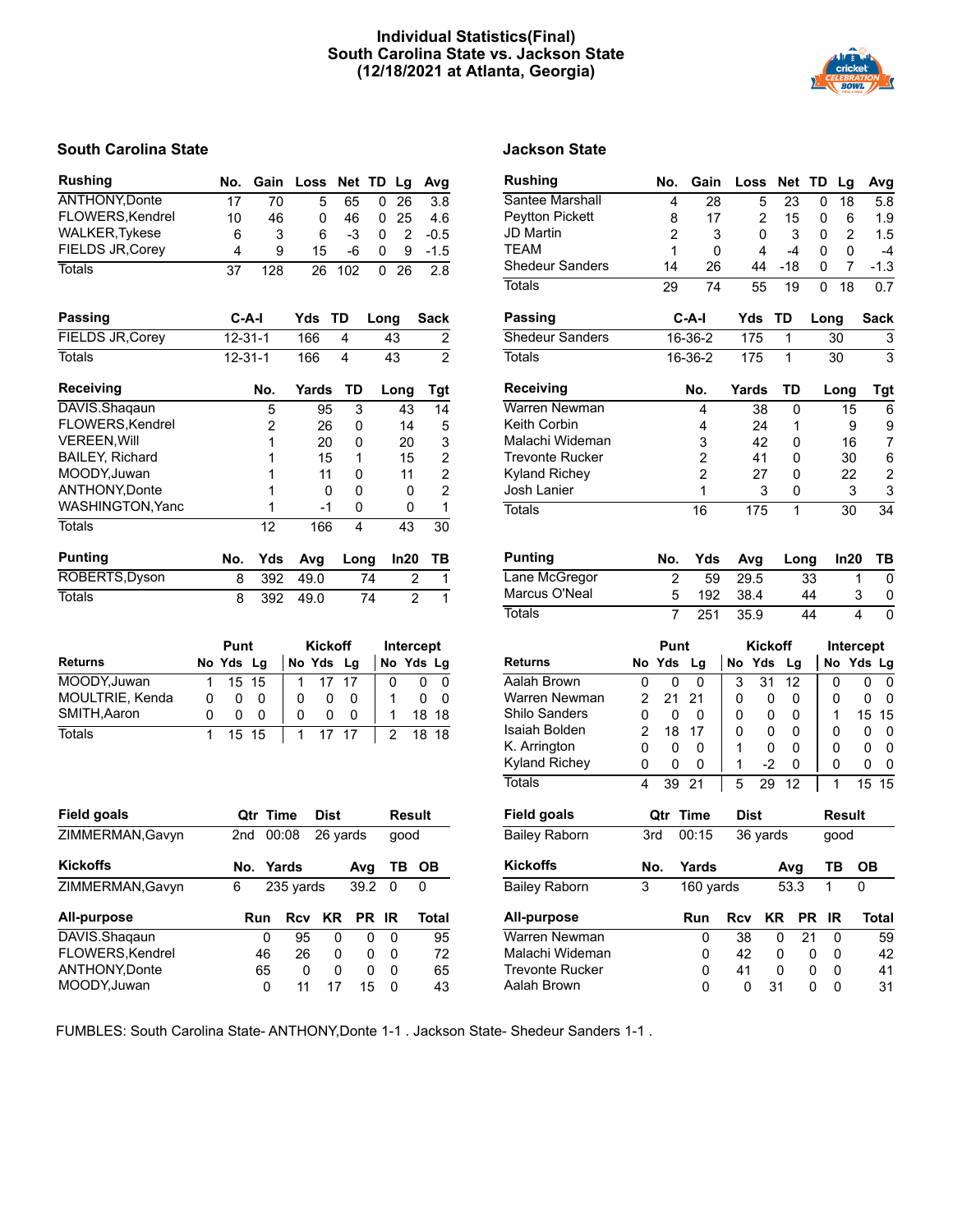## **Defensive Statistics(Final) South Carolina State vs. Jackson State (12/18/2021 at Atlanta, Georgia)**



| #  | <b>South Carolina State</b>     |                         | Solo           | Ast          | <b>Total</b>   | Sacks-Yds                            | <b>TFL-Yds</b>           | FF                       | FR-Yds                   | Int-Yds                      | <b>BrUp</b>                    | <b>Blks</b>                           | QBH                                    |
|----|---------------------------------|-------------------------|----------------|--------------|----------------|--------------------------------------|--------------------------|--------------------------|--------------------------|------------------------------|--------------------------------|---------------------------------------|----------------------------------------|
|    | 5 DAVIS, BJ                     |                         | 8              | 1            | 9              |                                      |                          |                          | $1 - 0$                  |                              |                                |                                       |                                        |
|    | 12 EVANS, Jaylen                |                         | 5              | $\pmb{0}$    | 5              | $\qquad \qquad -$                    |                          |                          |                          | $\overline{a}$               | $\overline{2}$                 |                                       |                                        |
|    | 43 GODBOLT, Patrick             |                         | 4              | $\mathbf{1}$ | 5              | $1.0 - 12$                           | $1.5 - 13$               | 1                        | $\overline{a}$           | $\overline{\phantom{a}}$     | $\mathbf{1}$                   | $\blacksquare$                        | 3                                      |
|    | 96 HALTIWANGER, Sha             |                         | 4              | $\mathbf 0$  | 4              | $1.0 - 14$                           | $2.0 - 19$               | $\overline{\phantom{a}}$ | $\blacksquare$           | $\overline{\phantom{a}}$     | $\mathbf{1}$                   | $\overline{\phantom{a}}$              | $\blacksquare$                         |
|    | 29 SMITH, Aaron                 |                         | 3              | $\mathbf 0$  | 3              |                                      | $1.0 - 2$                |                          | $\overline{a}$           | $1 - 18$                     | $\blacksquare$                 | $\overline{\phantom{a}}$              |                                        |
|    | 34 GREEN, Jeblonski             |                         | 3              | $\pmb{0}$    | 3              | $\qquad \qquad -$                    | $\overline{\phantom{a}}$ | $\overline{\phantom{a}}$ | $\overline{\phantom{a}}$ | $\overline{\phantom{a}}$     | $\overline{\phantom{a}}$       | $\overline{\phantom{a}}$              | 3                                      |
|    | 8 BARR, Jalen                   |                         | $\overline{2}$ | $\mathbf 0$  | $\overline{c}$ |                                      |                          |                          | $\overline{a}$           |                              | 1                              | $\overline{\phantom{a}}$              |                                        |
|    | 21 MOULTRIE, Kenda              |                         | $\overline{2}$ | 0            | $\overline{2}$ | $\overline{\phantom{a}}$             | $\qquad \qquad -$        | $\overline{\phantom{a}}$ | $\overline{a}$           | $1 - 0$                      | $\overline{\phantom{a}}$       | $\overline{\phantom{a}}$              | $\overline{\phantom{a}}$               |
|    | 25 BENJAMIN, Jamre              |                         | 1              | 1            | 2              | $\overline{a}$                       | $\overline{\phantom{a}}$ | $\blacksquare$           | ÷                        |                              | $\overline{\phantom{a}}$       | $\overline{a}$                        |                                        |
|    | 35 HICKS, Tyrone                |                         | $\mathbf{1}$   | $\mathbf{1}$ | $\overline{c}$ | $\qquad \qquad -$                    | $\frac{1}{2}$            |                          |                          | $\overline{\phantom{a}}$     | $\overline{\phantom{a}}$       | $\overline{\phantom{a}}$              |                                        |
|    | 93 BROWN, Darrell               |                         | 1              | 1            | $\overline{c}$ | $\overline{\phantom{a}}$             | $0.5 - 1$                |                          |                          | -                            | $\overline{a}$                 | ÷                                     |                                        |
|    | 0 KELLY, Zafir                  |                         | $\mathbf{1}$   | 0            | $\mathbf{1}$   | $\overline{\phantom{a}}$             | $\overline{\phantom{a}}$ | $\overline{\phantom{a}}$ | $\qquad \qquad -$        | $\overline{\phantom{a}}$     | $\blacksquare$                 | $\overline{\phantom{a}}$              |                                        |
| 1. | DAVIS.Shaqaun                   |                         | 1              | 0            | 1              |                                      |                          |                          |                          |                              |                                |                                       |                                        |
|    | 4 DOE, Demarkis                 |                         | $\mathbf{1}$   | $\pmb{0}$    | 1              | $\qquad \qquad -$                    | $\frac{1}{2}$            |                          | $\overline{\phantom{a}}$ | $\overline{\phantom{a}}$     | $\qquad \qquad -$              | $\overline{\phantom{a}}$              |                                        |
|    | 14 DURANT, Decobie              |                         | 1              | 0            | 1              | $1.0 - 13$                           | $1.0 - 13$               |                          |                          | ÷                            | 1                              | $\overline{\phantom{0}}$              |                                        |
|    | 24 SIMMONS, Chris               |                         | 0              | $\mathbf{1}$ | $\mathbf{1}$   | $\overline{a}$                       |                          |                          | $\overline{\phantom{0}}$ | $\overline{\phantom{a}}$     | $\overline{\phantom{a}}$       | $\overline{\phantom{a}}$              |                                        |
|    | 28 BRUNSON, Michael             |                         | 1              | $\mathbf 0$  | 1              | ÷                                    | $\overline{a}$           | $\blacksquare$           | $\overline{a}$           | $\overline{\phantom{a}}$     | $\overline{\phantom{a}}$       | ÷                                     |                                        |
|    | 32 ROBERTS, Dyson               |                         | $\mathbf{1}$   | $\mathbf 0$  | 1              |                                      |                          |                          |                          | $\overline{a}$               | $\overline{\phantom{a}}$       | $\overline{\phantom{a}}$              |                                        |
|    | 39 BROWN, Caleb                 |                         | 1              | $\mathbf 0$  | 1              | $\overline{\phantom{a}}$             | $\overline{a}$           |                          |                          | $\overline{a}$               | $\overline{\phantom{a}}$       | $\overline{\phantom{a}}$              |                                        |
|    | 65 TUCKER, Brandon              |                         |                |              |                | $\overline{\phantom{a}}$             | $\overline{\phantom{a}}$ | $\overline{\phantom{a}}$ | $\qquad \qquad -$        | -                            | $\blacksquare$                 | $\overline{\phantom{a}}$              | 1                                      |
|    | 98 MINTER, Octaveon             |                         |                |              |                |                                      | $\overline{a}$           | $\blacksquare$           | $\overline{a}$           | $\overline{a}$               | $\overline{\phantom{a}}$       | $\overline{\phantom{a}}$              | 1                                      |
|    | <b>Totals</b>                   |                         | 41             | $\,6\,$      | 47             | $3 - 39$                             | $6.0 - 48$               | $\mathbf 1$              | $1 - 0$                  | $2 - 18$                     | 6                              | $\pmb{0}$                             | 8                                      |
|    |                                 |                         |                |              |                |                                      |                          |                          |                          |                              |                                |                                       |                                        |
|    | # Jackson State                 | Solo                    | Ast            |              | <b>Total</b>   | Sacks-Yds                            | <b>TFL-Yds</b>           | FF.                      | FR-Yds                   | Int-Yds                      | <b>BrUp</b>                    | <b>Blks</b>                           | <b>QBH</b>                             |
|    | 12 C. Silmon-Craig              | 6                       | 3              |              | 9              | ÷,                                   | $1.0 - 4$                | $\mathbf 1$              |                          |                              | ÷                              | $\overline{\phantom{a}}$              |                                        |
|    | 45 Aubrey Miller                | 4                       | 5              |              | 9              | $\overline{a}$                       |                          | $\overline{\phantom{a}}$ |                          | $\qquad \qquad \blacksquare$ | $\overline{\phantom{a}}$       | $\overline{\phantom{a}}$              | 1                                      |
|    | 41 James Houston                | 5                       | 1              |              | 6              | $2.0 - 15$                           | $3.0 - 16$               | $\overline{\phantom{a}}$ | $\overline{a}$           |                              | $\qquad \qquad -$              | $\overline{\phantom{a}}$              | 1                                      |
|    | 40 Keonte Hampton               | 2                       | 3              |              | 5              | $\overline{\phantom{a}}$             | $0.5 - 1$                | $\overline{\phantom{a}}$ | $1 - 0$                  | Ξ.                           | 1                              | $\overline{\phantom{a}}$              |                                        |
|    | 99 Antwan Owens                 | $\mathbf 2$             | 3              |              | 5              | $\overline{\phantom{0}}$             | $1.5 - 2$                | $\overline{\phantom{a}}$ | $\overline{a}$           |                              | $\qquad \qquad -$              |                                       |                                        |
|    | 21 Shilo Sanders                | 2                       | $\mathbf{1}$   |              | 3              | $\overline{\phantom{a}}$             | $\blacksquare$           | $\overline{\phantom{a}}$ | $\overline{\phantom{a}}$ | $1 - 15$                     | $\mathbf{1}$                   | $\overline{\phantom{a}}$              |                                        |
|    | 90 Katron Evans                 | $\mathbf 1$             | $\overline{2}$ |              | 3              | $\overline{a}$                       | $0.5 - 0$                |                          |                          |                              | $\qquad \qquad \blacksquare$   | -                                     |                                        |
|    | 94 Coynis Miller                | 2                       | $\mathbf{1}$   |              | 3              | $\overline{\phantom{a}}$             | $1.5 - 2$                | $\overline{\phantom{a}}$ |                          |                              | $\overline{\phantom{a}}$       |                                       |                                        |
|    | 4 Aalah Brown                   | $\overline{2}$          | 0              |              | $\overline{2}$ | $\overline{\phantom{a}}$             |                          | $\overline{\phantom{a}}$ |                          |                              | $\overline{\phantom{a}}$       | $\overline{\phantom{a}}$              |                                        |
|    | 9 Al Young                      | $\overline{2}$          | 0              |              | $\overline{c}$ |                                      |                          |                          |                          |                              | 3                              |                                       |                                        |
|    | 28 Randall Haynie               | 2                       | 0              |              | 2              |                                      |                          |                          |                          |                              |                                |                                       |                                        |
|    | 97 Devonta Davis                | $\overline{\mathbf{c}}$ | 0              |              | $\overline{c}$ | $\overline{\phantom{a}}$             |                          |                          |                          | $\qquad \qquad \blacksquare$ | $\overline{a}$                 | $\overline{\phantom{a}}$              |                                        |
| 3. | CJ Holmes<br>42 Jeremiah Brown  | 1                       | 0              |              | $\mathbf 1$    | $\overline{\phantom{a}}$             |                          | $\overline{a}$           |                          |                              | 1                              | $\qquad \qquad \blacksquare$          |                                        |
|    |                                 | $\mathbf{1}$            | 0              |              | $\mathbf{1}$   | $\overline{\phantom{a}}$             |                          | $\overline{\phantom{a}}$ | $\overline{\phantom{a}}$ | $\overline{\phantom{a}}$     | $\overline{\phantom{a}}$       | $\overline{\phantom{a}}$              |                                        |
|    | 52 K. Arrington                 | 1                       | $\pmb{0}$      |              | $\mathbf{1}$   | $\blacksquare$                       |                          | $\overline{\phantom{a}}$ |                          |                              | $\overline{\phantom{0}}$       | $\overline{\phantom{a}}$              |                                        |
|    | 92 Justin Ragin                 | $\mathbf{1}$            |                |              |                |                                      |                          |                          |                          | $\overline{\phantom{0}}$     |                                |                                       |                                        |
|    |                                 |                         | $\pmb{0}$      |              | $\mathbf{1}$   | $\blacksquare$                       |                          | $\overline{\phantom{a}}$ |                          |                              | $\overline{\phantom{0}}$       | $\overline{\phantom{0}}$              |                                        |
|    | 96 Jaumonie Crain               | 0                       | $\mathbf 1$    |              | $\mathbf 1$    | $\overline{\phantom{0}}$             | $\overline{\phantom{a}}$ | $\overline{\phantom{a}}$ | $\overline{a}$           | $\overline{a}$               | $\overline{\phantom{a}}$       | $\overline{\phantom{a}}$              | $\overline{\phantom{a}}$               |
|    | 6 John Huggins<br><b>Totals</b> | 36                      | 20             |              | 56             | $\overline{\phantom{a}}$<br>$2 - 15$ | $8.0 - 25$               | 1                        | $1-0$                    | $1 - 15$                     | $\mathbf{1}$<br>$\overline{7}$ | $\overline{\phantom{a}}$<br>$\pmb{0}$ | $\overline{\phantom{a}}$<br>$\sqrt{2}$ |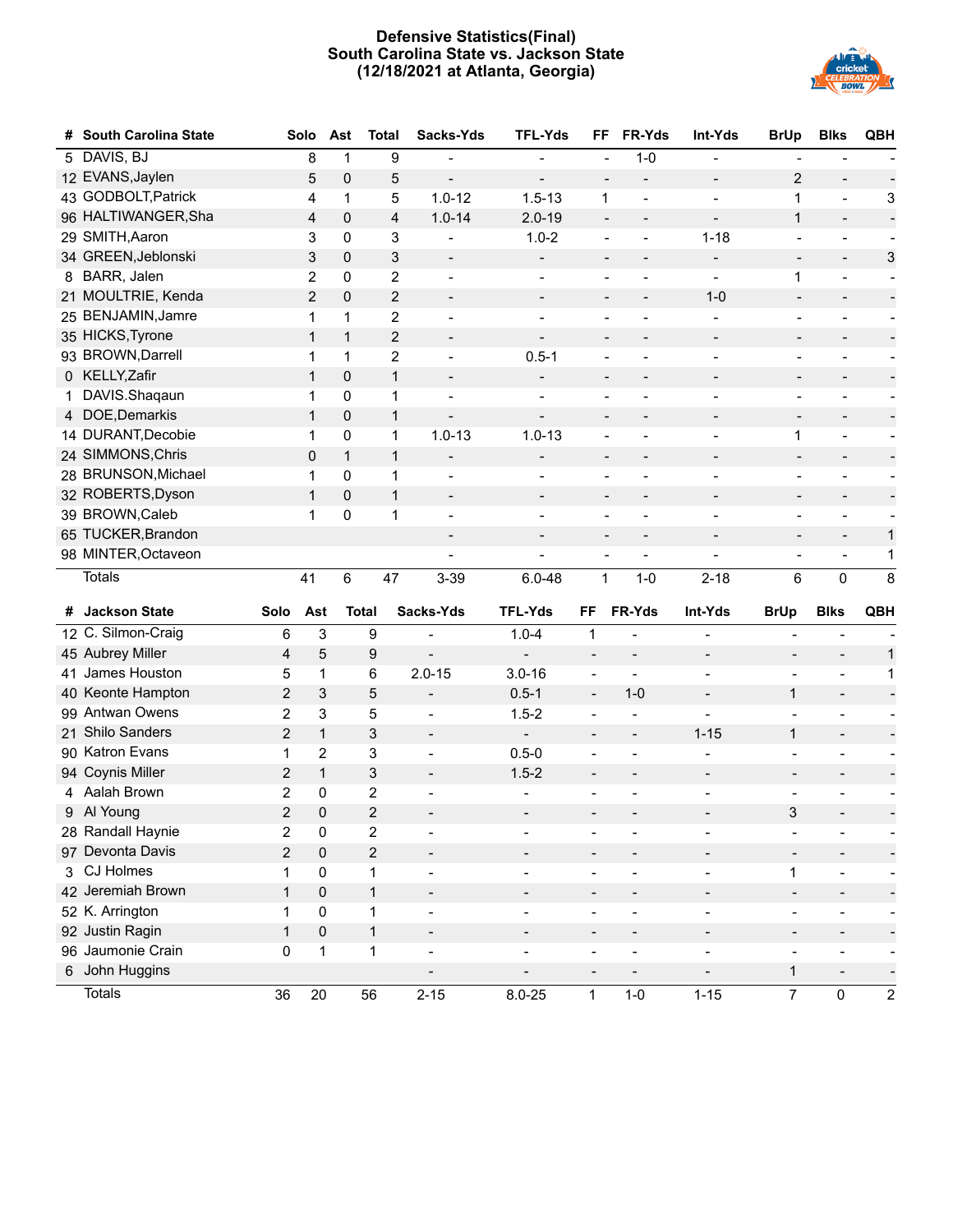## **Participation Report(Final) South Carolina State vs. Jackson State (12/18/2021 at Atlanta, Georgia)**



**South Carolina State**

**Jackson State**

| Pos<br><b>DEFENSE</b><br>##<br>##<br><b>DEFENSE</b><br><b>Pos</b> | Pos | ## | <b>OFFENSE</b> | <b>Pos</b> | ## | <b>OFFENSE</b> |
|-------------------------------------------------------------------|-----|----|----------------|------------|----|----------------|
|                                                                   |     |    |                |            |    |                |

**South Carolina State:**

**Jackson State:**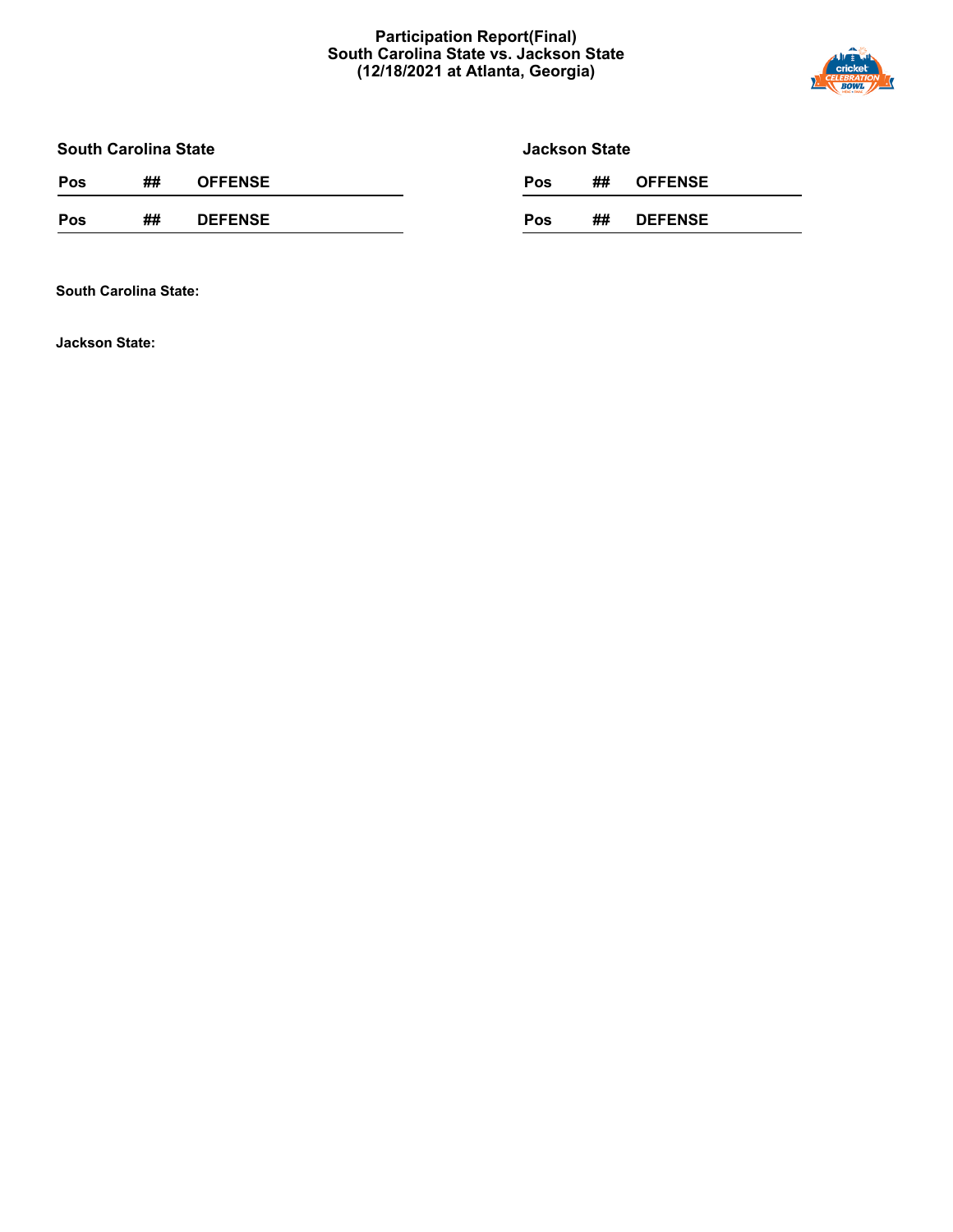## **Drive Chart (By Team)(Final) South Carolina State vs. Jackson State (12/18/2021 at Atlanta, Georgia)**



|             |                 |                             |       | <b>Drive Started</b> |     |                    | <b>Drive Ended</b> |                 |      |              | <b>Consumed</b> |
|-------------|-----------------|-----------------------------|-------|----------------------|-----|--------------------|--------------------|-----------------|------|--------------|-----------------|
| Team        | Qtr             | <b>Spot</b>                 | Time  | <b>Obtained</b>      |     | Spot               | Time               | <b>How lost</b> |      | PI-Yds       | <b>TOP</b>      |
| SCSU        | 1st             | SCSU32                      | 13:26 | <b>PUNT</b>          |     | SCSU33             | 12:22              | <b>PUNT</b>     |      | $3 - 1$      | 1:04            |
| SCSU        | 1st             | SCSU <sub>16</sub>          | 07:19 | KO                   |     | SCSU <sub>23</sub> | 06:30              | <b>PUNT</b>     |      | $3 - 7$      | 0:49            |
| SCSU        | 1st             | SCSU <sub>19</sub>          | 05:01 | <b>PUNT</b>          |     | SCSU <sub>23</sub> | 03:41              | <b>PUNT</b>     |      | $3 - 4$      | 1:20            |
| SCSU        | 1st             | SCSU <sub>13</sub>          | 02:22 | <b>PUNT</b>          |     | SCSU <sub>45</sub> | 12:40              | <b>INT</b>      |      | $7 - 32$     | 4:42            |
| SCSU        | 2 <sub>nd</sub> | SCSU <sub>17</sub>          | 08:07 | <b>DOWNS</b>         |     | SCSU <sub>39</sub> | 06:11              | <b>PUNT</b>     |      | $5 - 22$     | 1:56            |
| SCSU        | 2 <sub>nd</sub> | SCSU <sub>26</sub>          | 04:43 | <b>PUNT</b>          |     | SCSU <sub>26</sub> | 03:34              | <b>PUNT</b>     |      | $3 - 0$      | 1:09            |
| SCSU        | 2nd             | JSU05                       | 03:25 | <b>FUMB</b>          |     | JSU00              | 02:06              | *TD             |      | $3 - 5$      | 1:19            |
| SCSU        | 2 <sub>nd</sub> | JSU45                       | 01:05 | <b>PUNT</b>          |     | JSU09              | 00:08              | *FG             |      | $10 - 36$    | 0:57            |
| SCSU        | 3rd             | SCSU <sub>25</sub>          | 15:00 | KO.                  |     | SCSU <sub>21</sub> | 13:46              | <b>PUNT</b>     |      | $3 - -4$     | 1:14            |
| <b>SCSU</b> | 3rd             | JSU <sub>16</sub>           | 13:30 | <b>INT</b>           |     | JSU00              | 12:36              | $*TD$           |      | $2 - 16$     | 0:54            |
| SCSU        | 3rd             | JSU <sub>19</sub>           | 11:30 | <b>INT</b>           |     | JSU00              | 08:43              | *TD             |      | $6 - 19$     | 2:47            |
| SCSU        | 3rd             | SCSU <sub>28</sub>          | 06:32 | <b>PUNT</b>          |     | JSU39              | 03:17              | <b>FUMB</b>     |      | $6 - 33$     | 3:15            |
| SCSU        | 3rd             | SCSU <sub>25</sub>          | 00:15 | KO.                  |     | SCSU <sub>25</sub> | 13:59              | <b>PUNT</b>     |      | $3 - 0$      | 1:16            |
| SCSU        | 4th             | SCSU07                      | 12:37 | <b>PUNT</b>          |     | JSU00              | 06:19              | $*TD$           |      | $9 - 93$     | 6:18            |
| SCSU        | 4th             | JSU47                       | 05:17 | <b>DOWNS</b>         |     | SCSU48             | 02:45              | <b>PUNT</b>     |      | $3 - -5$     | 2:32            |
|             |                 |                             |       | 1st                  | 2nd | 3rd                | 4th                | 1st             | 2nd  |              |                 |
|             |                 | <b>South Carolina State</b> |       | Qtr                  | Qtr | Qtr                | Qtr                | Half            | Half | <b>Total</b> |                 |

| Time of possession   | 05:40 | 07.41 | 08:25   | 09:51 | 13:21 | 18:16 | 31:37   |
|----------------------|-------|-------|---------|-------|-------|-------|---------|
| 3rd down conversions | D-3   | 1-6   | $0 - 3$ | $2-4$ | 1-9   | - 2-7 | 3-16    |
| 4th down conversions | J-0.  | $1-1$ | 1-1     | 0-0   | 1-1   | 1-1   | $2 - 2$ |

|            | <b>Drive Started</b> |                    |       |                 |                    | <b>Drive Ended</b> | <b>Consumed</b> |               |            |  |
|------------|----------------------|--------------------|-------|-----------------|--------------------|--------------------|-----------------|---------------|------------|--|
| Team       | Qtr                  | <b>Spot</b>        | Time  | <b>Obtained</b> | <b>Spot</b>        | Time               | <b>How lost</b> | <b>PI-Yds</b> | <b>TOP</b> |  |
| <b>JSU</b> | 1st                  | JSU30              | 15:00 | KO.             | JSU35              | 13:26              | <b>PUNT</b>     | $3 - 5$       | 1:34       |  |
| <b>JSU</b> | 1st                  | JSU34              | 12:22 | <b>PUNT</b>     | SCSU00             | 07:24              | *TD             | $9 - 66$      | 4:58       |  |
| <b>JSU</b> | 1st                  | JSU32              | 06:30 | <b>PUNT</b>     | SCSU <sub>45</sub> | 05:01              | <b>PUNT</b>     | 4 - 23        | 1:29       |  |
| <b>JSU</b> | 1st                  | JSU40              | 03:41 | <b>PUNT</b>     | SCSU46             | 02:22              | <b>PUNT</b>     | $4 - 14$      | 1:19       |  |
| <b>JSU</b> | 2nd                  | SCSU <sub>48</sub> | 12:40 | <b>INT</b>      | SCSU <sub>17</sub> | 08:07              | <b>DOWNS</b>    | $7 - 31$      | 4:33       |  |
| <b>JSU</b> | 2 <sub>nd</sub>      | JSU46              | 06:11 | <b>PUNT</b>     | SCSU <sub>49</sub> | 04:43              | <b>PUNT</b>     | $3 - 5$       | 1:28       |  |
| <b>JSU</b> | 2nd                  | JSU20              | 03:34 | <b>PUNT</b>     | JSU05              | 03:25              | <b>FUMB</b>     | $1 - -15$     | 0:09       |  |
| <b>JSU</b> | 2 <sub>nd</sub>      | JSU24              | 02:01 | KO              | JSU27              | 01:05              | <b>PUNT</b>     | $3 - 3$       | 0:56       |  |
| JSU        | 2nd                  | JSU31              | 00:07 | KO.             | JSU27              | 00:00              | HALF            | $1 - -4$      | 0:07       |  |
| <b>JSU</b> | 3rd                  | JSU11              | 13:46 | <b>PUNT</b>     | <b>JSU11</b>       | 13:30              | <b>INT</b>      | $2 - 0$       | 0:16       |  |
| <b>JSU</b> | 3rd                  | JSU19              | 12:30 | KO.             | JSU22              | 11:30              | <b>INT</b>      | $2 - 3$       | 1:00       |  |
| <b>JSU</b> | 3rd                  | JSU39              | 08:42 | KO.             | JSU28              | 06:32              | <b>PUNT</b>     | $3 - -11$     | 2:10       |  |
| <b>JSU</b> | 3rd                  | JSU39              | 03:17 | <b>FUMB</b>     | SCSU <sub>18</sub> | 00:15              | *FG             | $7 - 43$      | 3:02       |  |
| <b>JSU</b> | 4th                  | JSU32              | 13:59 | <b>PUNT</b>     | <b>JSU49</b>       | 12:37              | <b>PUNT</b>     | 4 - 17        | 1:22       |  |
| <b>JSU</b> | 4th                  | JSU26              | 06:18 | KO.             | JSU47              | 05:17              | <b>DOWNS</b>    | 4 - 21        | 1:01       |  |
| JSU        | 4th                  | JSU <sub>14</sub>  | 02:45 | <b>PUNT</b>     | JSU39              | 00:00              | <b>HALF</b>     | $9 - 25$      | 2:45       |  |
|            |                      |                    |       |                 |                    |                    |                 |               |            |  |

|                      | 1st   | 2nd     | 3rd   | 4th   | 1st   | 2nd     |          |
|----------------------|-------|---------|-------|-------|-------|---------|----------|
| <b>Jackson State</b> | Otr   | Qtr     | Qtr   | Qtr   | Half  | Half    | Total    |
| Time of possession   | 09:20 | 07:19   | 06:35 | 05:09 | 16:39 | 11:44   | 28:23    |
| 3rd down conversions | 1-4   | በ-4     | 0-2   | 2-5   | 1-8   | $2 - 7$ | $3 - 15$ |
| 4th down conversions | ი-ი   | $0 - 1$ | ი-ი   | 0-1   | በ-1   | በ-1     | $0 - 2$  |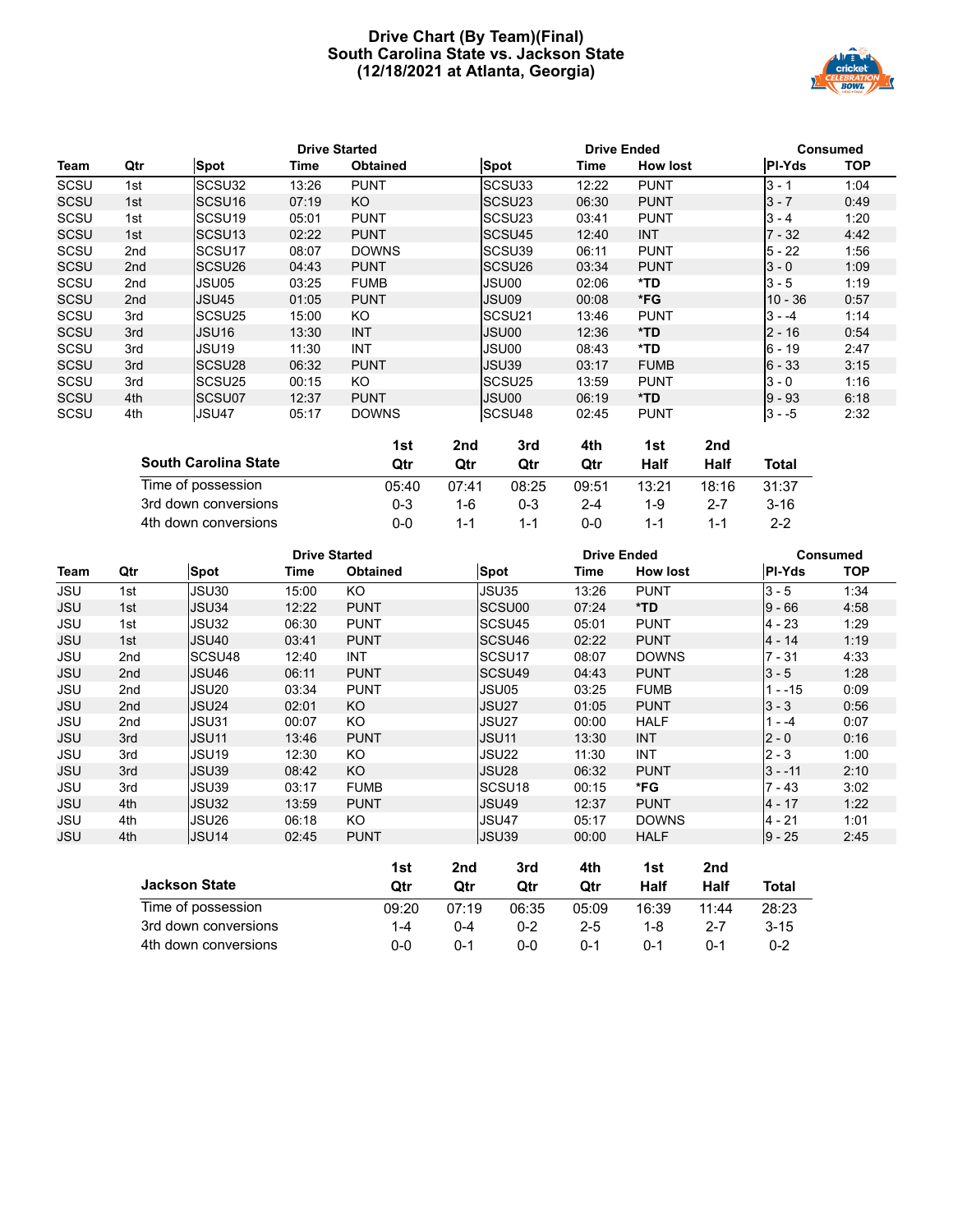## **Drive Chart (By Quarter)(Final) South Carolina State vs. Jackson State (12/18/2021 at Atlanta, Georgia)**



|             | <b>Drive Started</b> |                    |       | <b>Drive Ended</b> |                    | <b>Consumed</b> |                 |           |            |
|-------------|----------------------|--------------------|-------|--------------------|--------------------|-----------------|-----------------|-----------|------------|
| Team        | Qtr                  | <b>Spot</b>        | Time  | <b>Obtained</b>    | <b>Spot</b>        | Time            | <b>How lost</b> | PI-Yds    | <b>TOP</b> |
| <b>JSU</b>  | 1st                  | JSU30              | 15:00 | KO                 | JSU35              | 13:26           | <b>PUNT</b>     | $3 - 5$   | 1:34       |
| <b>SCSU</b> | 1st                  | SCSU32             | 13:26 | <b>PUNT</b>        | SCSU33             | 12:22           | <b>PUNT</b>     | $3 - 1$   | 1:04       |
| <b>JSU</b>  | 1st                  | JSU34              | 12:22 | <b>PUNT</b>        | SCSU00             | 07:24           | *TD             | $9 - 66$  | 4:58       |
| SCSU        | 1st                  | SCSU <sub>16</sub> | 07:19 | KO                 | SCSU23             | 06:30           | <b>PUNT</b>     | $3 - 7$   | 0:49       |
| <b>JSU</b>  | 1st                  | JSU32              | 06:30 | <b>PUNT</b>        | SCSU45             | 05:01           | <b>PUNT</b>     | $4 - 23$  | 1:29       |
| SCSU        | 1st                  | SCSU <sub>19</sub> | 05:01 | <b>PUNT</b>        | SCSU <sub>23</sub> | 03:41           | <b>PUNT</b>     | $3 - 4$   | 1:20       |
| <b>JSU</b>  | 1st                  | <b>JSU40</b>       | 03:41 | <b>PUNT</b>        | SCSU46             | 02:22           | <b>PUNT</b>     | $4 - 14$  | 1:19       |
| <b>SCSU</b> | 1st                  | SCSU <sub>13</sub> | 02:22 | <b>PUNT</b>        | SCSU45             | 12:40           | <b>INT</b>      | $7 - 32$  | 4:42       |
| <b>JSU</b>  | 2nd                  | SCSU48             | 12:40 | <b>INT</b>         | SCSU17             | 08:07           | <b>DOWNS</b>    | $7 - 31$  | 4:33       |
| <b>SCSU</b> | 2nd                  | SCSU17             | 08:07 | <b>DOWNS</b>       | SCSU39             | 06:11           | <b>PUNT</b>     | $5 - 22$  | 1:56       |
| <b>JSU</b>  | 2nd                  | JSU46              | 06:11 | <b>PUNT</b>        | SCSU49             | 04:43           | <b>PUNT</b>     | $3 - 5$   | 1:28       |
| <b>SCSU</b> | 2nd                  | SCSU <sub>26</sub> | 04:43 | <b>PUNT</b>        | SCSU <sub>26</sub> | 03:34           | <b>PUNT</b>     | $3 - 0$   | 1:09       |
| <b>JSU</b>  | 2nd                  | JSU20              | 03:34 | <b>PUNT</b>        | JSU05              | 03:25           | <b>FUMB</b>     | $1 - -15$ | 0:09       |
| <b>SCSU</b> | 2nd                  | JSU05              | 03:25 | <b>FUMB</b>        | JSU00              | 02:06           | *TD             | $3 - 5$   | 1:19       |
| JSU         | 2nd                  | JSU24              | 02:01 | KO                 | JSU27              | 01:05           | <b>PUNT</b>     | $3 - 3$   | 0:56       |
| SCSU        | 2nd                  | JSU45              | 01:05 | <b>PUNT</b>        | JSU09              | 00:08           | *FG             | $10 - 36$ | 0:57       |
| <b>JSU</b>  | 2nd                  | JSU31              | 00:07 | KO                 | JSU27              | 00:00           | <b>HALF</b>     | $1 - -4$  | 0:07       |
| <b>SCSU</b> | 3rd                  | SCSU <sub>25</sub> | 15:00 | <b>KO</b>          | SCSU <sub>21</sub> | 13:46           | <b>PUNT</b>     | $3 - -4$  | 1:14       |
| <b>JSU</b>  | 3rd                  | JSU11              | 13:46 | <b>PUNT</b>        | <b>JSU11</b>       | 13:30           | INT             | $2 - 0$   | 0:16       |
| <b>SCSU</b> | 3rd                  | JSU16              | 13:30 | <b>INT</b>         | JSU00              | 12:36           | *TD             | $2 - 16$  | 0:54       |
| <b>JSU</b>  | 3rd                  | JSU19              | 12:30 | KO                 | JSU22              | 11:30           | <b>INT</b>      | $2 - 3$   | 1:00       |
| SCSU        | 3rd                  | JSU19              | 11:30 | <b>INT</b>         | JSU00              | 08:43           | *TD             | $6 - 19$  | 2:47       |
| <b>JSU</b>  | 3rd                  | JSU39              | 08:42 | KO                 | <b>JSU28</b>       | 06:32           | <b>PUNT</b>     | $3 - -11$ | 2:10       |
| SCSU        | 3rd                  | SCSU <sub>28</sub> | 06:32 | <b>PUNT</b>        | JSU39              | 03:17           | <b>FUMB</b>     | $6 - 33$  | 3:15       |
| <b>JSU</b>  | 3rd                  | JSU39              | 03:17 | <b>FUMB</b>        | SCSU <sub>18</sub> | 00:15           | *FG             | $7 - 43$  | 3:02       |
| <b>SCSU</b> | 3rd                  | SCSU <sub>25</sub> | 00:15 | KO                 | SCSU <sub>25</sub> | 13:59           | <b>PUNT</b>     | $3 - 0$   | 1:16       |
| <b>JSU</b>  | 4th                  | JSU32              | 13:59 | <b>PUNT</b>        | <b>JSU49</b>       | 12:37           | <b>PUNT</b>     | 4 - 17    | 1:22       |
| <b>SCSU</b> | 4th                  | SCSU07             | 12:37 | <b>PUNT</b>        | JSU00              | 06:19           | *TD             | $9 - 93$  | 6:18       |
| <b>JSU</b>  | 4th                  | JSU26              | 06:18 | KO                 | JSU47              | 05:17           | <b>DOWNS</b>    | $4 - 21$  | 1:01       |
| <b>SCSU</b> | 4th                  | JSU47              | 05:17 | <b>DOWNS</b>       | SCSU48             | 02:45           | <b>PUNT</b>     | $3 - -5$  | 2:32       |
| <b>JSU</b>  | 4th                  | JSU14              | 02:45 | <b>PUNT</b>        | <b>JSU39</b>       | 00:00           | <b>HALF</b>     | $9 - 25$  | 2:45       |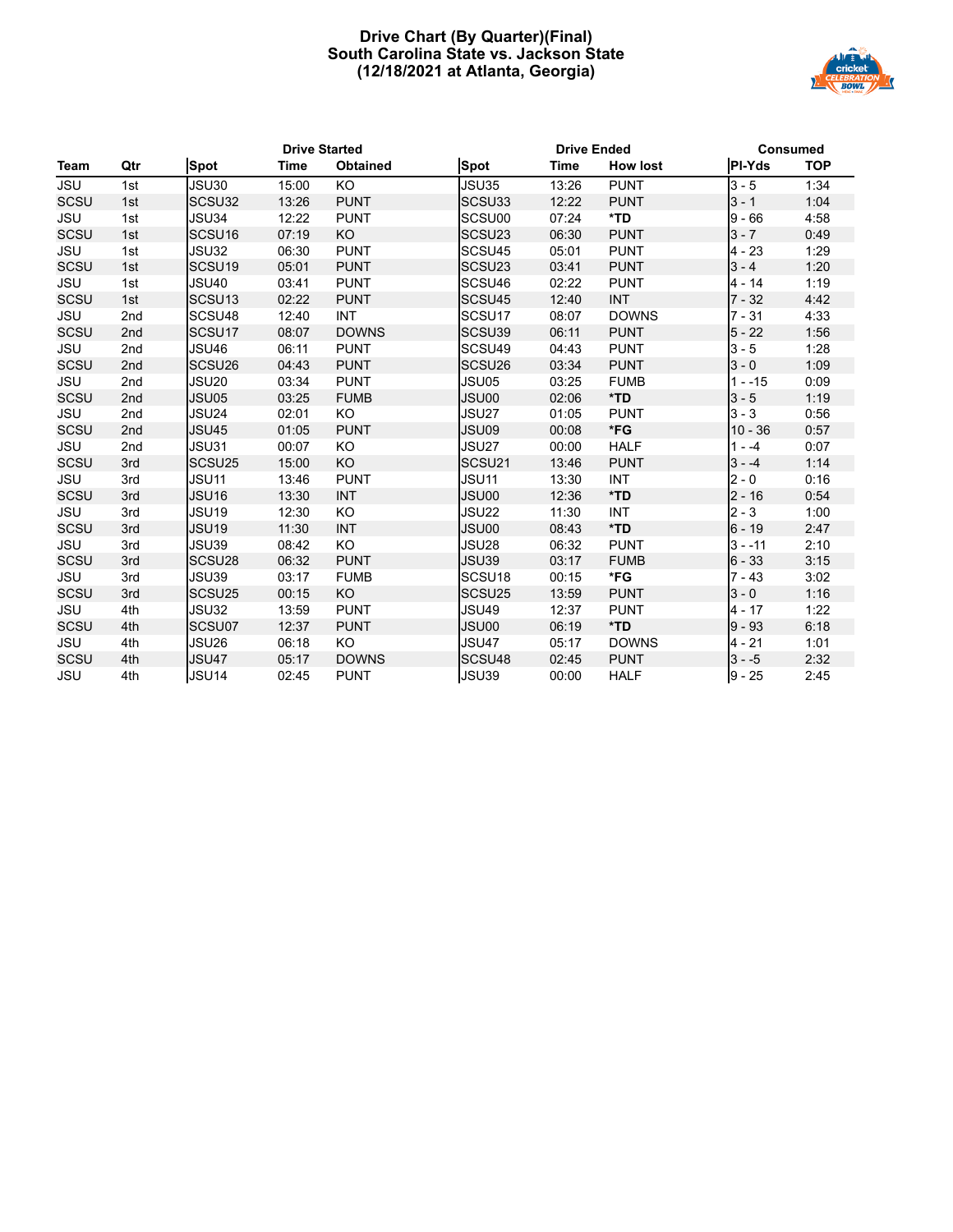

*Captions: SCSU - 2;9;34;14 - JSU - 2;7;3;40 SCSU won the toss and deferred till the second half.*

ZIMMERMAN,Gavyn kickoff 47 yards to the JSU18, Aalah Brown return 12 yards to the JSU30 (BENJAMIN,Jamre;HICKS,Tyrone).

- 1-10 JSU30 Shedeur Sanders rush for no gain to the JSU30 (BARR, Jalen).
- 2-10 JSU30 Shedeur Sanders pass complete to Kyland Richey for 5 yards to the JSU35.
- 3-5 JSU35 Shedeur Sanders pass incomplete to Keith Corbin.
- 4-5 JSU35 Lane McGregor punt 33 yards to the SCSU32, fair catch by MOODY,Juwan.
- *Drive Summary: 3 plays, 5 yards, 1:34*

#### **SOUTH CAROLINA STATE drive start at 13:26.**

1-10 SCSU32 FIELDS JR,Corey pass incomplete to DAVIS.Shaqaun (CJ Holmes).

- 2-10 SCSU32 FLOWERS,Kendrel rush for 1 yard to the SCSU33 (Keonte Hampton).
- 3-9 SCSU33 FIELDS JR,Corey pass incomplete to DAVIS.Shaqaun.
- 4-9 SCSU33 ROBERTS,Dyson punt 50 yards to the JSU17, Isaiah Bolden return 17 yards to the JSU34 (BROWN,Caleb).

*Drive Summary: 3 plays, 1 yards, 1:04*

#### **JACKSON STATE drive start at 12:22.**

1-10 JSU34 Peytton Pickett rush for 2 yards to the JSU36 (DAVIS, BJ). 2-8 JSU36 Shedeur Sanders pass complete to Warren Newman for 8 yards to the JSU44, 1ST DOWN JSU, out-ofbounds (DAVIS, BJ). P 1-10 JSU44 Peytton Pickett rush for 3 yards to the JSU47 (BARR, Jalen). 2-7 JSU47 Shedeur Sanders pass complete to Kyland Richey for 22 yards to the SCSU31, 1ST DOWN JSU, out-ofbounds (EVANS,Jaylen). P 1-10 SCSU31 Peytton Pickett rush for loss of 2 yards to the SCSU33 (GODBOLT,Patrick;BROWN,Darrell). 2-12 SCSU33 Shedeur Sanders rush for 7 yards to the SCSU26. 3-5 SCSU26 Shedeur Sanders pass complete to Warren Newman for 13 yards to the SCSU13, 1ST DOWN JSU (DAVIS, BJ). P 1-10 SCSU13 Peytton Pickett rush for 6 yards to the SCSU7 (MOULTRIE, Kenda). **2-4 SCSU07 Shedeur Sanders pass complete to Keith Corbin for 7 yards to the SCSU0, 1ST DOWN JSU, TOUCHDOWN, clock 07:24. [07:24] P 1-0 SCSU03 Bailey Raborn kick attempt good.**

## **SOUTH CAROLINA STATE 0, JACKSON STATE 7**

*Drive Summary: 9 plays, 66 yards, 4:58*

Bailey Raborn kickoff 55 yards to the SCSU10, MOODY,Juwan return 17 yards to the SCSU27 (K. Arrington), PENALTY SCSU holding (SLOAN,III John) 11 yards to the SCSU16, 1st and 10, SCSU ball on SCSU16.

#### **SOUTH CAROLINA STATE drive start at 07:19.**

- 1-10 SCSU16 ANTHONY,Donte rush for 7 yards to the SCSU23 (C. Silmon-Craig).
- 2-3 SCSU23 FIELDS JR,Corey pass incomplete to MOODY,Juwan (John Huggins).
- 3-3 SCSU23 FIELDS JR,Corey pass incomplete to DAVIS.Shaqaun.
- 4-3 SCSU23 ROBERTS,Dyson punt 45 yards to the JSU32, fair catch by Warren Newman.

*Drive Summary: 3 plays, 7 yards, 0:49*

#### **JACKSON STATE drive start at 06:30.**

|  | 1-10 JSU32 Shedeur Sanders pass incomplete to Malachi Wideman (KELLY, Zafir), PENALTY SCSU roughing passer |   |
|--|------------------------------------------------------------------------------------------------------------|---|
|  | (GREEN, Jeblonski) 15 yards to the JSU47, 1ST DOWN JSU, NO PLAY.                                           |   |
|  | 1-10 JSU47 Santee Marshall rush for 18 yards to the SCSU35, 1ST DOWN JSU (DAVIS, BJ).                      | R |
|  | 1-10 SCSU35 Shedeur Sanders pass incomplete to Keith Corbin, QB hurry by GREEN, Jeblonski.                 |   |
|  |                                                                                                            |   |

- 2-10 SCSU35 Shedeur Sanders pass incomplete to Malachi Wideman (EVANS,Jaylen), QB hurry by GREEN,Jeblonski.
- 3-10 SCSU35 Timeout Jackson State, clock 05:41. [05:41]
- 3-10 SCSU35 Shedeur Sanders pass complete to Warren Newman for no gain to the SCSU35 (DAVIS, BJ), PENALTY JSU holding (Amari Catchings) 10 yards to the SCSU45, NO PLAY.
- 3-20 SCSU45 Shedeur Sanders pass incomplete to Trevonte Rucker.
- 4-20 SCSU45 Lane McGregor punt 26 yards to the SCSU19, fair catch by MOODY,Juwan.

*Drive Summary: 4 plays, 23 yards, 1:29*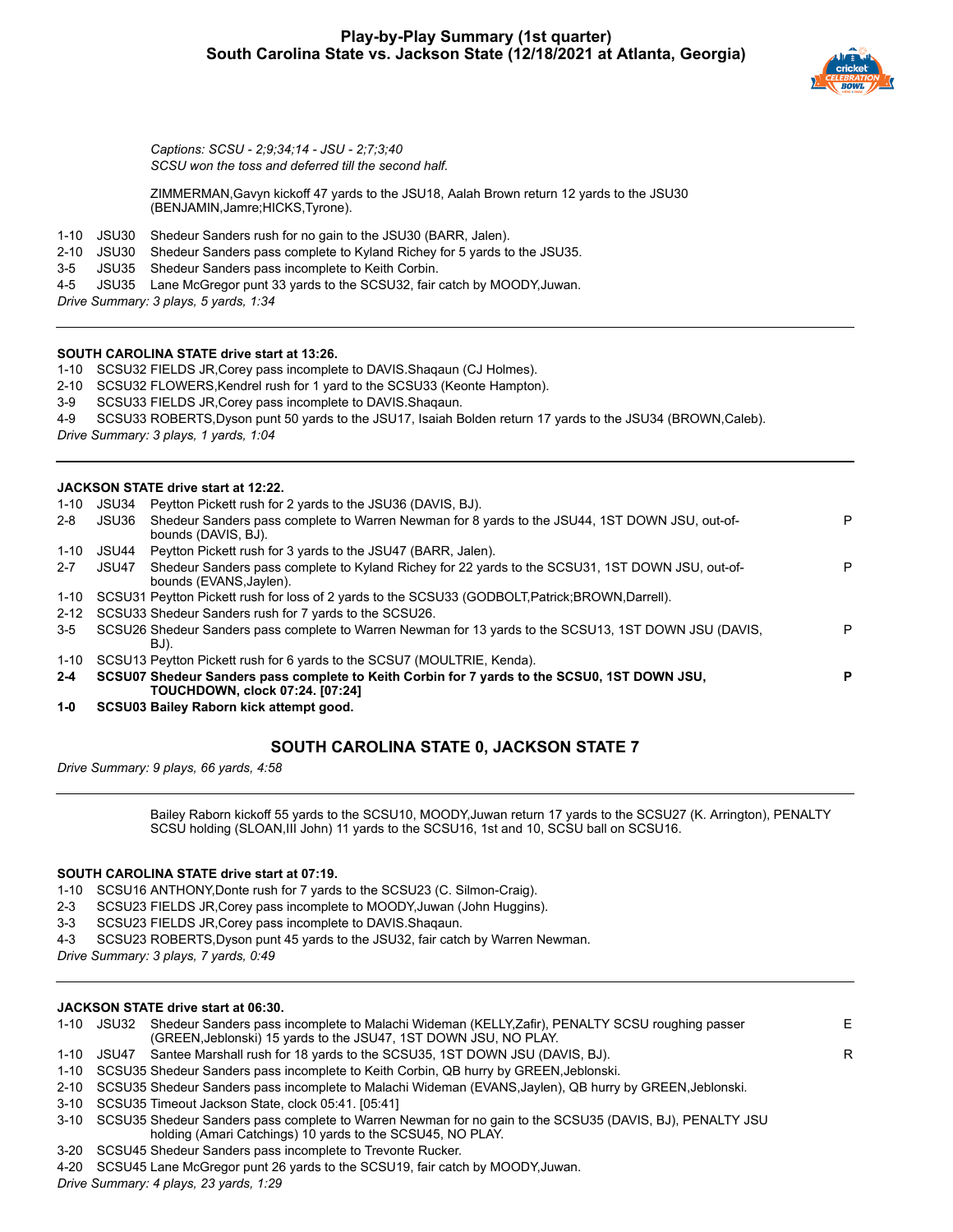#### **SOUTH CAROLINA STATE drive start at 05:01.**

- 1-10 SCSU19 FLOWERS,Kendrel rush for 4 yards to the SCSU23 (Aubrey Miller;C. Silmon-Craig).
- 2-6 SCSU23 FLOWERS,Kendrel rush for no gain to the SCSU23 (Aubrey Miller).
- 3-6 SCSU23 FIELDS JR,Corey pass incomplete to FLOWERS,Kendrel.
- 4-6 SCSU23 Timeout Jackson State, clock 03:49. [03:49]
- 4-6 SCSU23 ROBERTS,Dyson punt 38 yards to the JSU39, Isaiah Bolden return 1 yards to the JSU40 (BRUNSON,Michael).

*Drive Summary: 3 plays, 4 yards, 1:20*

#### **JACKSON STATE drive start at 03:41.**

1-10 JSU40 Shedeur Sanders pass complete to Malachi Wideman for 12 yards to the SCSU48, 1ST DOWN JSU, out-ofbounds.

P

- 1-10 SCSU48 Peytton Pickett rush for 2 yards to the SCSU46 (DAVIS, BJ).
- 2-8 SCSU46 Shedeur Sanders pass incomplete to Trevonte Rucker.
- 3-8 SCSU46 Shedeur Sanders pass incomplete to Malachi Wideman (DURANT,Decobie).
- 4-8 SCSU46 Marcus O'Neal punt 33 yards to the SCSU13, fair catch by MOODY,Juwan.

*Drive Summary: 4 plays, 14 yards, 1:19*

#### **SOUTH CAROLINA STATE drive start at 02:22.**

1-10 SCSU13 FLOWERS,Kendrel rush for 3 yards to the SCSU16 (Antwan Owens).

- 2-7 SCSU16 FLOWERS, Kendrel rush for 25 yards to the SCSU41, 1ST DOWN SCSU (Aalah Brown).
- 1-10 SCSU41 FLOWERS,Kendrel rush for 2 yards to the SCSU43 (Keonte Hampton;Katron Evans).
- 2-8 SCSU43 PENALTY JSU sideline interference 5 yards to the SCSU48.
- 2-3 SCSU48 ANTHONY, Donte rush for 5 yards to the JSU47, 1ST DOWN SCSU (James Houston).

## **END OF 1ST QUARTER: SOUTH CAROLINA STATE 0, JACKSON STATE 7**

|                        |                        |                                                    | Time 1st Downs |  |  | Conversions |     |         |           |           |
|------------------------|------------------------|----------------------------------------------------|----------------|--|--|-------------|-----|---------|-----------|-----------|
| <b>Quarter Summary</b> | Score Poss R P X T 3rd |                                                    |                |  |  |             | 4th | Rushina | Passing   | Penalties |
| South Carolina State   | 0                      | 05:40 2 0 0 2 0-3                                  |                |  |  |             | ი-ი | 8-47    | 0-5-0-0   | $2 - 26$  |
| Jackson State          |                        | $0.9:20 \quad 1 \quad 5 \quad 1 \quad 7 \quad 1-4$ |                |  |  |             | 0-0 | 8-36    | 6-12-0-67 | $2 - 15$  |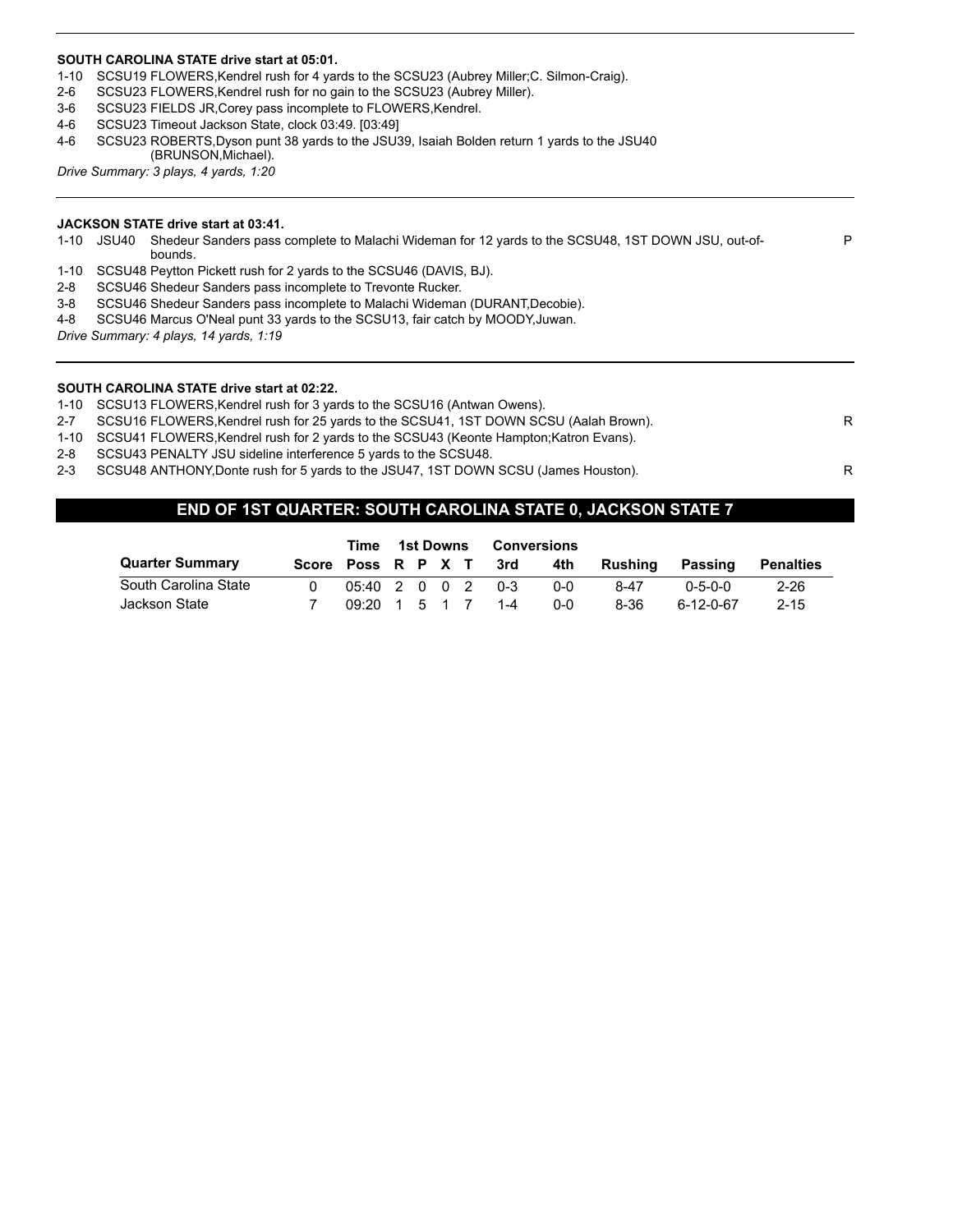## **Quickie Statistics (1st Quarter only) South Carolina State vs. Jackson State (12/18/2021 at Atlanta, Georgia)**



|                                   | <b>SCSU</b>    | JSU          |
|-----------------------------------|----------------|--------------|
| Score                             | 0              |              |
| <b>FIRST DOWNS</b>                | $\overline{2}$ | 7            |
| <b>RUSHES-YARDS (NET)</b>         | $8 - 47$       | $8 - 36$     |
| <b>PASSING-YARDS (NET)</b>        | $\Omega$       | 67           |
| Passes Att-Comp-Int               | $5-0-0$        | $12 - 6 - 0$ |
| <b>TOTAL OFFENSE PLAYS-YARDS</b>  | $13 - 47$      | 20-103       |
| <b>Fumble Returns-Yards</b>       | $0 - 0$        | $0 - 0$      |
| <b>Punt Returns-Yards</b>         | $0 - 0$        | $2 - 18$     |
| Kickoff Returns-Yards             | $1 - 17$       | $1 - 12$     |
| <b>Interception Returns-Yards</b> | $0 - 0$        | $0-0$        |
| Punts (Number-Avg)                | $3 - 44.3$     | $3 - 30.7$   |
| Fumbles-Lost                      | $0 - 0$        | $0 - 0$      |
| Penalties-Yards                   | $2 - 26$       | $2 - 15$     |
| Possession Time                   | 05:40          | 09:20        |
| <b>Third-Down Conversions</b>     | $0 - 3$        | $1 - 4$      |
| Fourth-Down Conversions           | $0 - 0$        | $0 - 0$      |

## **South Carolina State Jackson State**

| <b>Rushing</b><br><b>ANTHONY, Donte</b><br>FLOWERS, Kendrel                                                                                                         | No.<br>Gain<br>$\overline{12}$<br>2<br>6<br>35                                             | Loss Net TD<br>$\overline{12}$<br>0<br>$\Omega$<br>35<br>0<br>$\mathbf 0$                                                                    | Avg Lg<br>6<br>5.8<br>25                                           | <b>Rushing</b><br>Santee Marshall<br>Peytton Pickett                                                                                                               | No.<br>5      | Gain<br>$\overline{18}$<br>13                                                                | Loss<br>0<br>$\overline{18}$<br>$-2$<br>11                           | Net TD<br>$\Omega$<br>$\mathbf{0}$                                   | Avg<br>Lg<br>$\overline{18}$<br>18<br>2.2<br>6                                                           |
|---------------------------------------------------------------------------------------------------------------------------------------------------------------------|--------------------------------------------------------------------------------------------|----------------------------------------------------------------------------------------------------------------------------------------------|--------------------------------------------------------------------|--------------------------------------------------------------------------------------------------------------------------------------------------------------------|---------------|----------------------------------------------------------------------------------------------|----------------------------------------------------------------------|----------------------------------------------------------------------|----------------------------------------------------------------------------------------------------------|
| <b>Passing</b><br><b>FIELDS JR, Corey</b>                                                                                                                           | C-A-I<br>$0 - 5 - 0$                                                                       | TD<br>Yds<br>Lg<br>$\Omega$<br>$\Omega$                                                                                                      | <b>Sack</b><br><sup>0</sup>                                        | Passing<br><b>Shedeur Sanders</b>                                                                                                                                  |               | $C-A-I$<br>$6 - 12 - 0$                                                                      | Yds<br>67                                                            | TD<br>Lg<br>22                                                       | <b>Sack</b>                                                                                              |
| Receiving<br>DAVIS.Shagaun<br>FLOWERS.Kendrel<br>MOODY, Juwan                                                                                                       | No.<br>0<br>0<br>0                                                                         | Yards<br>TD<br>$\Omega$<br>0<br>0<br>0<br>0<br>0                                                                                             | Tgt<br>Lg<br>3<br>1<br>1                                           | Receiving<br>Keith Corbin<br>Warren Newman<br>Malachi Wideman<br><b>Trevonte Rucker</b>                                                                            |               | No.<br>2<br>$\mathbf{1}$<br>0                                                                | Yards<br>7<br>21<br>12<br>0                                          | TD<br>0<br>0<br>0                                                    | Tgt<br>$\frac{Lg}{7}$<br>3<br>$\frac{2}{3}$<br>$\begin{array}{c} 13 \\ 12 \end{array}$<br>$\overline{2}$ |
| <b>Punting</b><br>ROBERTS, Dyson                                                                                                                                    | No.<br>Yds<br>3<br>133                                                                     | Avg<br>Lng<br>44.3<br>50                                                                                                                     | In20<br>ТВ<br>$\Omega$<br>$\Omega$                                 | <b>Punting</b><br>Lane McGregor<br>Marcus O'Neal                                                                                                                   | No.<br>2<br>1 | Yds<br>59<br>33                                                                              | Avg<br>29.5<br>33.0                                                  | Lng<br>33<br>33                                                      | In20<br>TB<br>$\overline{0}$<br>$\Omega$                                                                 |
| <b>Punt Returns</b>                                                                                                                                                 | No.                                                                                        | Yards                                                                                                                                        | TD<br>Lg                                                           | <b>Punt Returns</b><br><b>Isaiah Bolden</b>                                                                                                                        |               | No.<br>$\overline{2}$                                                                        |                                                                      | Yards<br>TD<br>18                                                    | <u>Lg</u><br>17<br>$\overline{0}$                                                                        |
| <b>Kick Returns</b><br>MOODY, Juwan                                                                                                                                 | No.                                                                                        | Yards<br>17                                                                                                                                  | TD<br>Lg<br>$\overline{0}$<br>17                                   | <b>Kick Returns</b><br>Aalah Brown                                                                                                                                 |               | No.                                                                                          |                                                                      | Yards<br>TD<br>$\overline{12}$                                       | $\frac{Lg}{12}$<br>$\overline{0}$                                                                        |
| <b>Tackles</b><br>DAVIS, BJ<br>BARR, Jalen<br>EVANS, Jaylen<br>MOULTRIE, Kenda<br>BRUNSON, Michael<br><b>BROWN.Caleb</b><br>BENJAMIN, Jamre<br><b>HICKS, Tyrone</b> | UA-A<br>$5-0$<br>$2 - 0$<br>$1 - 0$<br>$1 - 0$<br>$1 - 0$<br>$1 - 0$<br>$0 - 1$<br>$0 - 1$ | <b>Total</b><br><b>Sacks</b><br>5.0<br>0.0<br>2.0<br>0.0<br>1.0<br>0.0<br>1.0<br>0.0<br>1.0<br>0.0<br>1.0<br>0.0<br>0.5<br>0.0<br>0.5<br>0.0 | <b>TFL</b><br>0.0<br>0.0<br>0.0<br>0.0<br>0.0<br>0.0<br>0.0<br>0.0 | <b>Tackles</b><br>C. Silmon-Craig<br>Keonte Hampton<br><b>Aubrey Miller</b><br>Aalah Brown<br>James Houston<br>K. Arrington<br><b>Antwan Owens</b><br>Katron Evans |               | UA-A<br>$1 - 1$<br>$1 - 1$<br>$1 - 1$<br>$1 - 0$<br>$1 - 0$<br>$1 - 0$<br>$1 - 0$<br>$0 - 1$ | <b>Total</b><br>1.5<br>1.5<br>1.5<br>1.0<br>1.0<br>1.0<br>1.0<br>0.5 | <b>Sacks</b><br>0.0<br>0.0<br>0.0<br>0.0<br>0.0<br>0.0<br>0.0<br>0.0 | <b>TFL</b><br>0.0<br>0.0<br>0.0<br>0.0<br>0.0<br>0.0<br>0.0<br>0.0                                       |
| <b>Scoring Play</b><br>Qtr<br>Time                                                                                                                                  |                                                                                            |                                                                                                                                              |                                                                    |                                                                                                                                                                    |               |                                                                                              |                                                                      |                                                                      | V-H                                                                                                      |

1st 07:24 JSU - Keith Corbin 7 yd TD PASS from Shedeur Sanders (KICK by Bailey Raborn), 9-66 4:58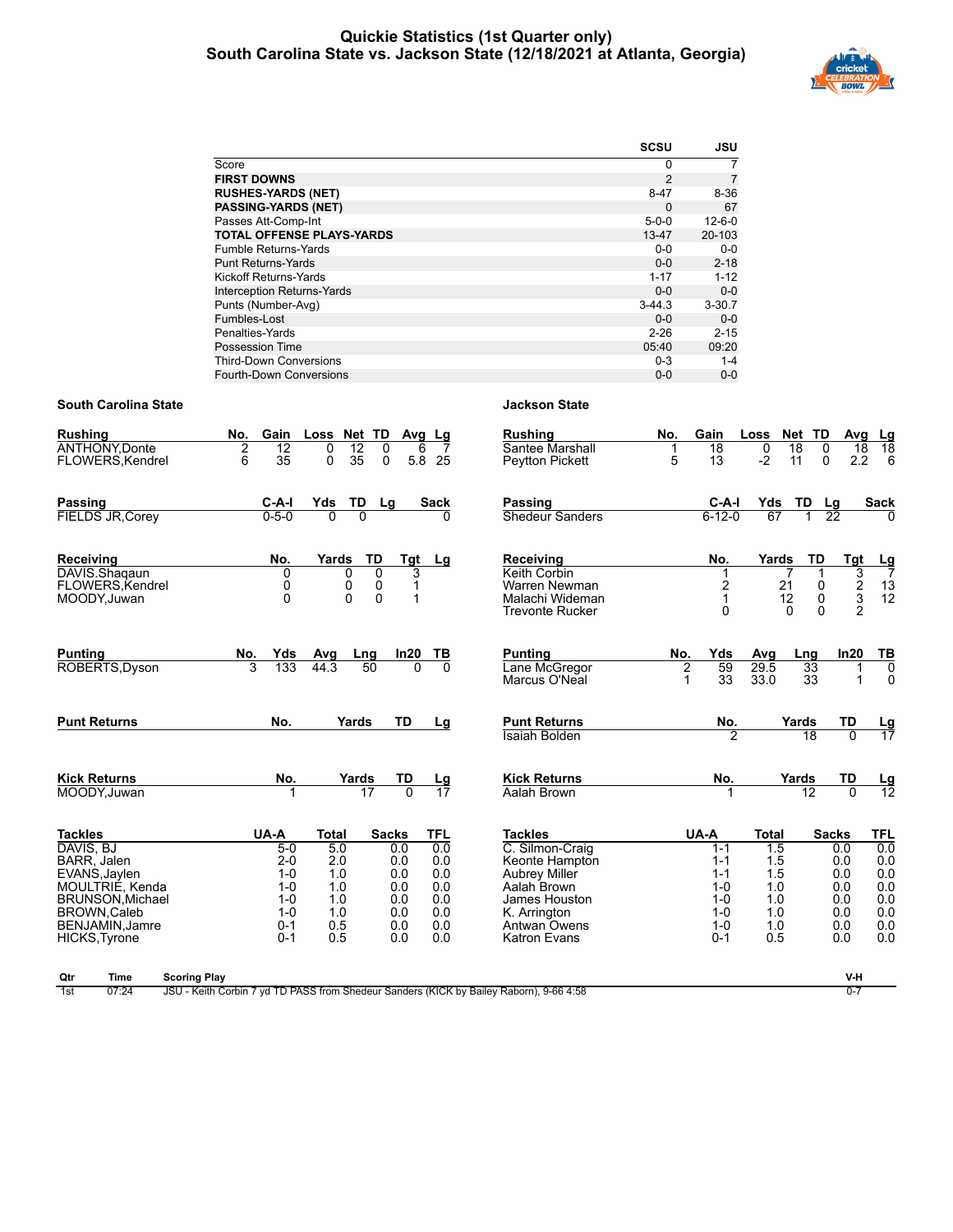

P

E

- 1-10 JSU47 Start of 2nd quarter, clock 15:00. [15:00]
- 1-10 JSU47 ANTHONY,Donte rush for loss of 2 yards to the JSU49 (Keonte Hampton;Antwan Owens).
- 2-12 JSU49 PENALTY JSU offside 5 yards to the JSU44.
- 2-7 JSU44 PENALTY SCSU holding (SIMON,Chris) 10 yards to the SCSU46.
- 2-17 SCSU46 FIELDS JR,Corey pass complete to WASHINGTON,Yanc for loss of 1 yard to the SCSU45 (Coynis Miller;Antwan Owens).

3-18 SCSU45 FIELDS JR,Corey pass intercepted by Shilo Sanders at the JSU22, Shilo Sanders return 15 yards to the JSU37 (DAVIS.Shaqaun), PENALTY SCSU personal foul (SIMON,Chris) 15 yards to the SCSU48, 1st and 10, JSU ball on SCSU48.

*Drive Summary: 7 plays, 32 yards, 4:42*

#### **JACKSON STATE drive start at 12:40.**

- 1-10 SCSU48 JD Martin rush for 1 yard to the SCSU47 (BROWN,Darrell).
- 2-9 SCSU47 Shedeur Sanders rush for 2 yards to the SCSU45 (GREEN,Jeblonski).
- 3-7 SCSU45 Shedeur Sanders rush for 6 yards to the SCSU39 (SIMMONS,Chris;DAVIS, BJ).
- 4-1 SCSU39 PENALTY SCSU personal foul (MOULTRIE, Kenda) 15 yards to the SCSU24, 1ST DOWN JSU. E
- 1-10 SCSU24 PENALTY JSU holding (Amari Catchings) 10 yards to the SCSU34.
- 1-20 SCSU34 Shedeur Sanders pass complete to Warren Newman for 15 yards to the SCSU19, out-of-bounds (EVANS,Jaylen).
- 2-5 SCSU19 Shedeur Sanders pass complete to Warren Newman for 2 yards to the SCSU17 (SMITH,Aaron).
- 3-3 SCSU17 JD Martin rush for 2 yards to the SCSU15 (DAVIS, BJ).
- 4-1 SCSU15 Shedeur Sanders rush for loss of 2 yards to the SCSU17 (SMITH,Aaron).

*Drive Summary: 7 plays, 31 yards, 4:33*

#### **SOUTH CAROLINA STATE drive start at 08:07.**

- 1-10 SCSU17 FLOWERS,Kendrel rush for 4 yards to the SCSU21 (C. Silmon-Craig).
- 2-6 SCSU21 FIELDS JR,Corey pass complete to DAVIS.Shaqaun for 14 yards to the SCSU35, 1ST DOWN SCSU (C. Silmon-Craig).
- 1-10 SCSU35 FLOWERS,Kendrel rush for 4 yards to the SCSU39 (Antwan Owens).
- 2-6 SCSU39 FIELDS JR,Corey pass incomplete to DAVIS.Shaqaun.
- 3-6 SCSU39 FIELDS JR,Corey pass incomplete to FLOWERS,Kendrel.
- 4-6 SCSU39 ROBERTS,Dyson punt 36 yards to the JSU25, Warren Newman return 21 yards to the JSU46 (ROBERTS,Dyson).

*Drive Summary: 5 plays, 22 yards, 1:56*

#### **JACKSON STATE drive start at 06:11.**

- 1-10 JSU46 Peytton Pickett rush for no gain to the JSU46 (GREEN,Jeblonski).
- 2-10 JSU46 Shedeur Sanders pass incomplete to Warren Newman (EVANS,Jaylen).
- 3-10 JSU46 Shedeur Sanders rush for 5 yards to the SCSU49 (GODBOLT,Patrick).
- 4-5 SCSU49 Marcus O'Neal punt 38 yards to the SCSU11, downed, PENALTY JSU kick catching interference (Jeremiah Brown) 15 yards to the SCSU26, 1ST DOWN SCSU, 1st and 10, SCSU ball on SCSU26.

*Drive Summary: 3 plays, 5 yards, 1:28*

#### **SOUTH CAROLINA STATE drive start at 04:43.**

1-10 SCSU26 FIELDS JR,Corey pass complete to ANTHONY,Donte for no gain to the SCSU26 (C. Silmon-Craig;James Houston).

- 2-10 SCSU26 FIELDS JR,Corey pass incomplete to DAVIS.Shaqaun (Al Young).
- 3-10 SCSU26 FIELDS JR,Corey pass incomplete to FLOWERS,Kendrel (Keonte Hampton), QB hurry by James Houston.

4-10 SCSU26 ROBERTS,Dyson punt 74 yards to the JSU0, touchback.

*Drive Summary: 3 plays, 0 yards, 1:09*

#### **JACKSON STATE drive start at 03:34.**

1-10 JSU20 Shedeur Sanders sacked for loss of 12 yards to the JSU8 (GODBOLT,Patrick), fumble by Shedeur Sanders recovered by SCSU DAVIS, BJ at JSU5.

*Drive Summary: 1 plays, -15 yards, 0:09*

#### **SOUTH CAROLINA STATE drive start at 03:25.**

1-0 JSU05 FLOWERS,Kendrel rush for 2 yards to the JSU3 (Shilo Sanders;Aubrey Miller).

2-0 JSU03 Timeout Jackson State, clock 02:56. [02:56]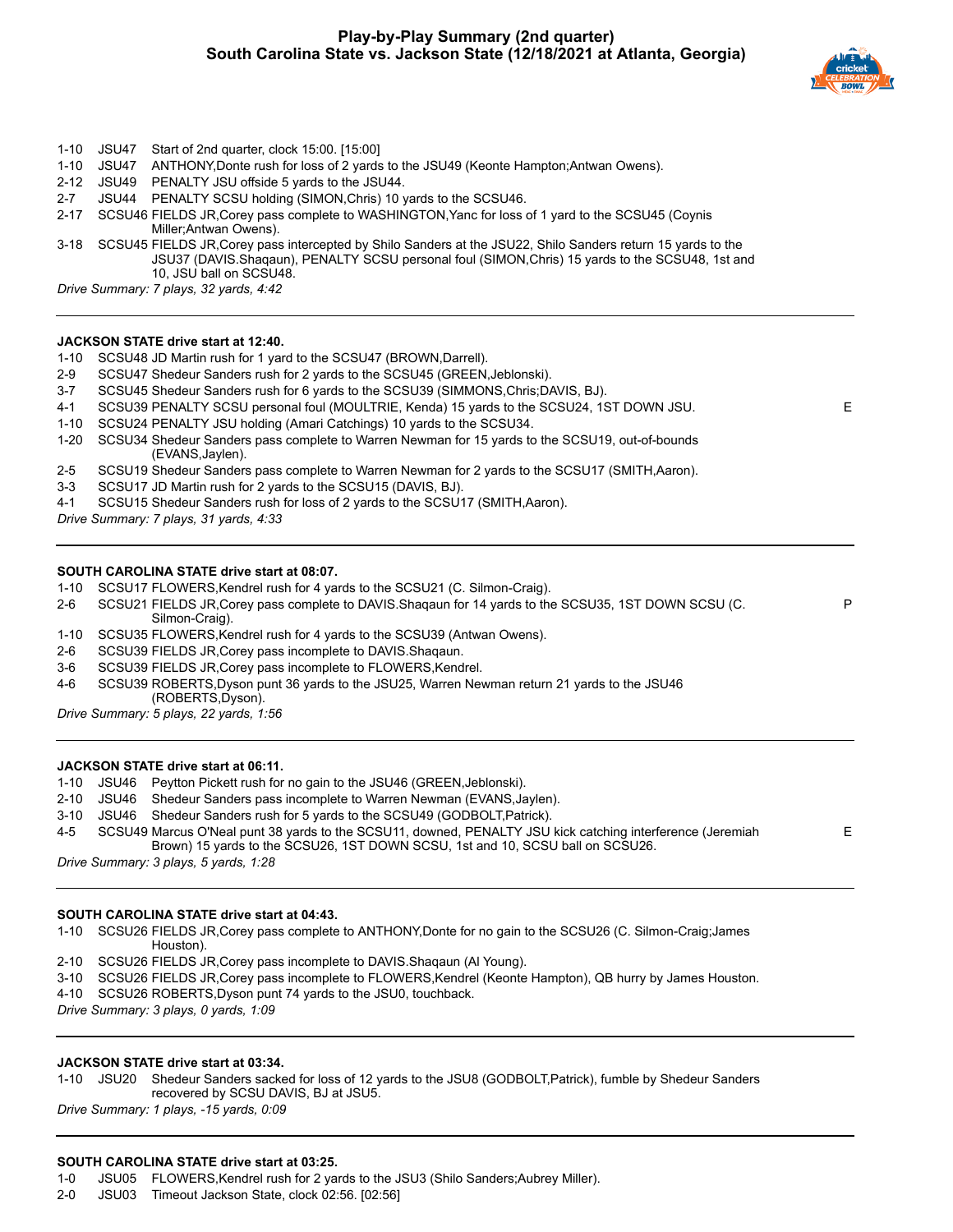- 2-0 JSU03 ANTHONY,Donte rush for 2 yards to the JSU1 (Aubrey Miller).
- 3-0 JSU01 PENALTY SCSU false start (MULLER, Chandle) 5 yards to the JSU6.
- **3-0 JSU06 FIELDS JR,Corey pass complete to DAVIS.Shaqaun for 6 yards to the JSU0, TOUCHDOWN, clock 02:06. [02:06]**
- **1-0 JSU03 ZIMMERMAN,Gavyn kick attempt good.**

## **SOUTH CAROLINA STATE 7, JACKSON STATE 7**

*Drive Summary: 3 plays, 5 yards, 1:19*

ZIMMERMAN,Gavyn kickoff 50 yards to the JSU15, Aalah Brown return 9 yards to the JSU24 (HICKS,Tyrone).

#### **JACKSON STATE drive start at 02:01.**

- 1-10 JSU24 Peytton Pickett rush for 1 yard to the JSU25 (SMITH,Aaron).
- 2-9 JSU25 Shedeur Sanders pass incomplete to Keith Corbin, QB hurry by GODBOLT,Patrick.
- 3-9 JSU25 Shedeur Sanders rush for 2 yards to the JSU27, out-of-bounds (GODBOLT,Patrick).
- 4-7 JSU27 Marcus O'Neal punt 33 yards to the SCSU40, MOODY,Juwan return 15 yards to the JSU45 (Jeremiah Brown).

*Drive Summary: 3 plays, 3 yards, 0:56*

#### **SOUTH CAROLINA STATE drive start at 01:05.**

- 1-10 JSU45 FIELDS JR,Corey pass incomplete to VEREEN,Will.
- 2-10 JSU45 FIELDS JR,Corey pass incomplete to MASSEY,Hezeki.
- 3-10 JSU45 FIELDS JR,Corey rush for 9 yards to the JSU36, out-of-bounds (Shilo Sanders).
- 4-1 JSU36 FLOWERS,Kendrel rush for 1 yard to the JSU35, 1ST DOWN SCSU (Justin Ragin). R
- 1-10 JSU35 FIELDS JR,Corey pass complete to FLOWERS,Kendrel for 12 yards to the JSU23, 1ST DOWN SCSU (C. Silmon-Craig). P 1-10 JSU23 Timeout South Carolina State, clock 00:30. [00:30] 1-10 JSU23 FIELDS JR,Corey pass complete to FLOWERS,Kendrel for 14 yards to the JSU9, 1ST DOWN SCSU, out-ofbounds (Al Young). P 1-0 JSU09 FIELDS JR,Corey pass incomplete to DAVIS.Shaqaun (Al Young).
- 2-0 JSU09 FIELDS JR,Corey pass incomplete to ANTHONY,Donte (Al Young).
- 3-0 JSU09 FIELDS JR,Corey pass incomplete to DAVIS.Shaqaun.
- **4-0 JSU09 ZIMMERMAN,Gavyn field goal attempt from 26 GOOD, clock 00:08. [00:08]**

## **SOUTH CAROLINA STATE 10, JACKSON STATE 7**

*Drive Summary: 10 plays, 36 yards, 0:57*

ZIMMERMAN,Gavyn kickoff 34 yards to the JSU31, downed.

#### **JACKSON STATE drive start at 00:07.**

1-10 JSU31 TEAM rush for loss of 4 yards to the JSU27. 2-14 JSU27 End of half, clock 00:00. [00:00] *Drive Summary: 1 plays, -4 yards, 0:07*

## **END OF 2ND QUARTER: SOUTH CAROLINA STATE 10, JACKSON STATE 7**

|                        |                        | Time                 | 1st Downs |  |  | Conversions |         |         |           |                  |
|------------------------|------------------------|----------------------|-----------|--|--|-------------|---------|---------|-----------|------------------|
| <b>Quarter Summary</b> | Score Poss R P X T 3rd |                      |           |  |  |             | 4th     | Rushina | Passing   | <b>Penalties</b> |
| South Carolina State   |                        | 10 07:41 1 3 1 5 1-6 |           |  |  |             | $1 - 1$ | 7-20    | 6-16-1-45 | 4-45             |
| Jackson State          |                        | 07190011             |           |  |  | $0 - 4$     | በ-1     | $11--2$ | 2-4-0-17  | $3 - 30$         |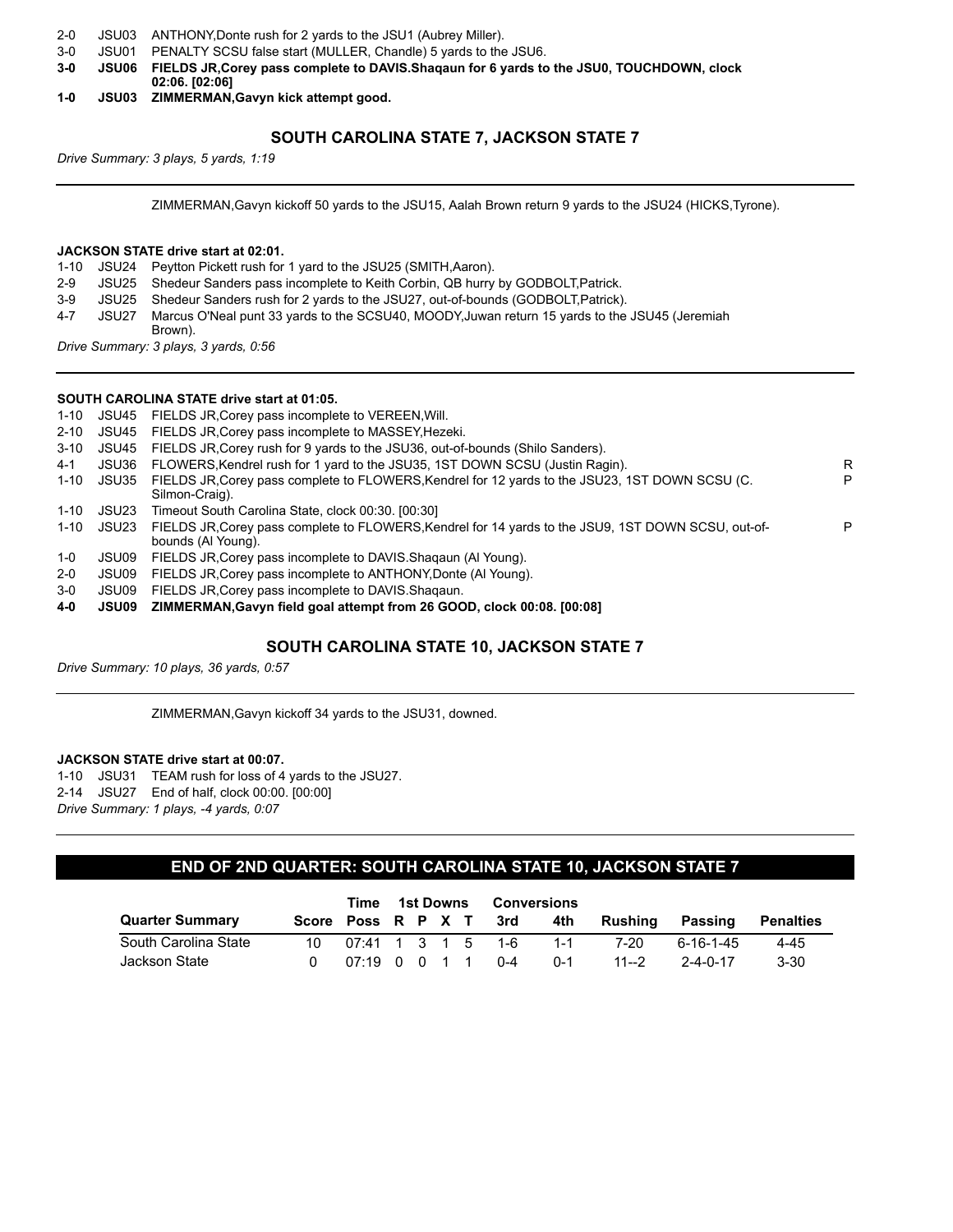## **Quickie Statistics (Halftime Cumulative) South Carolina State vs. Jackson State (12/18/2021 at Atlanta, Georgia)**



|                                   | <b>SCSU</b>  | JSU          |
|-----------------------------------|--------------|--------------|
| Score                             | 10           | 7            |
| <b>FIRST DOWNS</b>                | 7            | 8            |
| <b>RUSHES-YARDS (NET)</b>         | 15-67        | 19-34        |
| <b>PASSING-YARDS (NET)</b>        | 45           | 84           |
| Passes Att-Comp-Int               | $21 - 6 - 1$ | $16 - 8 - 0$ |
| <b>TOTAL OFFENSE PLAYS-YARDS</b>  | 36-112       | 35-118       |
| <b>Fumble Returns-Yards</b>       | $1 - 0$      | $0-0$        |
| <b>Punt Returns-Yards</b>         | $1 - 15$     | $3 - 39$     |
| Kickoff Returns-Yards             | $1 - 17$     | $2 - 21$     |
| <b>Interception Returns-Yards</b> | $0 - 0$      | $1 - 15$     |
| Punts (Number-Avg)                | $3 - 44.3$   | $3 - 30.7$   |
| Fumbles-Lost                      | $0 - 0$      | $2 - 2$      |
| Penalties-Yards                   | $6 - 71$     | $5 - 45$     |
| <b>Possession Time</b>            | 13:21        | 16:39        |
| <b>Third-Down Conversions</b>     | $1 - 9$      | $1 - 8$      |
| Fourth-Down Conversions           | $1 - 1$      | $0 - 1$      |

| <b>Rushing</b><br><b>ANTHONY Donte</b><br>FLOWERS, Kendrel<br><b>FIELDS JR, Corev</b>                                                                                | Gain<br>No.<br>$\overline{14}$<br>4<br>46<br>10<br>9                                     | Loss Net TD Lg<br>$-2$<br>$\overline{12}$<br>46<br>0<br>9<br>$\Omega$                          | $\Omega$<br>7<br>$\mathsf 0$<br>$\frac{25}{9}$<br>$\Omega$           | Avg<br>3<br>4.6<br>9                                               | <b>Rushing</b><br>Santee Marshall<br><b>Pevtton Pickett</b><br>JD Martin                                                                                 | No.<br>7<br>$\overline{2}$ | Gain<br>$\overline{18}$<br>14<br>3                                                 | Loss<br>$\overline{0}$<br>$\frac{-2}{0}$                             | Net TD<br>18<br>$\frac{12}{3}$                   | Lg<br>$\overline{18}$<br>0<br>$\frac{6}{2}$<br>0<br>$\overline{0}$   | <b>Avg</b><br>$\overline{18}$<br>$1.7$<br>$1.5$                    |
|----------------------------------------------------------------------------------------------------------------------------------------------------------------------|------------------------------------------------------------------------------------------|------------------------------------------------------------------------------------------------|----------------------------------------------------------------------|--------------------------------------------------------------------|----------------------------------------------------------------------------------------------------------------------------------------------------------|----------------------------|------------------------------------------------------------------------------------|----------------------------------------------------------------------|--------------------------------------------------|----------------------------------------------------------------------|--------------------------------------------------------------------|
| <b>Passing</b><br><b>FIELDS JR, Corey</b>                                                                                                                            | C-A-I<br>$6 - 21 - 1$                                                                    | Yds<br>TD<br>45<br>1                                                                           | Lg<br>$\overline{14}$                                                | Sack<br>0                                                          | Passing<br>Shedeur Sanders                                                                                                                               |                            | C-A-I<br>$8 - 16 - 0$                                                              | Yds<br>72                                                            | TD                                               | <u>Lg</u><br>$\overline{22}$                                         | <b>Sack</b>                                                        |
| Receiving<br>DAVIS.Shaqaun<br>FLOWERS, Kendrel<br>MOODY.Juwan<br><b>VEREEN, Will</b>                                                                                 | No.<br>$\overline{2}$<br>$\frac{2}{0}$<br>$\Omega$                                       | TD<br>Yds<br>20<br>$\mathbf{1}$<br>26<br>$\mathbf 0$<br>$\pmb{0}$<br>0<br>$\Omega$<br>$\Omega$ | Tgt<br>9<br>5<br>1<br>1                                              | Lg<br>$\overline{14}$<br>14                                        | Receiving<br>Keith Corbin<br>Warren Newman<br>Malachi Wideman<br><b>Trevonte Rucker</b>                                                                  |                            | No.<br>4<br>$\mathbf{1}$<br>$\Omega$                                               | Yds<br>$\overline{7}$<br>38<br>12<br>$\Omega$                        | TD<br>$\mathbf{1}$<br>0<br>$\pmb{0}$<br>$\Omega$ | Tgt<br>4<br>$\frac{5}{3}$<br>$\mathfrak{p}$                          | $\frac{Lg}{7}$<br>$\frac{15}{12}$                                  |
| <b>Punting</b><br>ROBERTS, Dyson                                                                                                                                     | Yds<br>No.<br>5<br>243                                                                   | Lg<br>Avg<br>48.6<br>74                                                                        | In20                                                                 | ΤВ                                                                 | <b>Punting</b><br>Lane McGregor<br>Marcus O'Neal                                                                                                         | No.<br>$\overline{2}$<br>3 | Yds<br>59<br>104                                                                   | Avg<br>29.5<br>34.7                                                  | Lg<br>33<br>38                                   | ln20<br>1<br>$\overline{2}$                                          | TB<br>$\overline{0}$<br>$\mathbf 0$                                |
| <b>Punt Returns</b><br>MOODY.Juwan                                                                                                                                   | No.<br>1                                                                                 | Yards<br>15                                                                                    | TD<br>$\overline{0}$                                                 | $\frac{\text{Lg}}{15}$                                             | <b>Punt Returns</b><br>Warren Newman<br>Isaiah Bolden                                                                                                    |                            | No.                                                                                | 1<br>$\overline{2}$                                                  | Yards<br>$\overline{21}$<br>18                   | TD<br>$\overline{0}$<br>$\Omega$                                     | $\frac{Lg}{21}$<br>17                                              |
| <b>Kick Returns</b><br>MOODY, Juwan                                                                                                                                  | No.<br>1                                                                                 | Yards<br>17                                                                                    | TD<br>$\overline{0}$                                                 | <u>Lg</u><br>$\overline{17}$                                       | <b>Kick Returns</b><br>Aalah Brown                                                                                                                       |                            | No.<br>$\overline{2}$                                                              |                                                                      | Yards<br>21                                      | TD<br>$\Omega$                                                       | $\frac{Lg}{12}$                                                    |
| <b>Tackles</b><br>DAVIS, BJ<br>GODBOLT, Patrick<br>SMITH, Aaron<br>BARR, Jalen<br>EVANS, Jaylen<br>GREEN, Jeblonski<br><b>HICKS, Tyrone</b><br><b>BROWN, Darrell</b> | UA-A<br>$6-1$<br>$3 - 1$<br>$3-0$<br>$2 - 0$<br>$2 - 0$<br>$2 - 0$<br>$1 - 1$<br>$1 - 1$ | <b>Total</b><br>6.5<br>3.5<br>3.0<br>2.0<br>2.0<br>2.0<br>1.5<br>1.5                           | <b>Sacks</b><br>0.0<br>1.0<br>0.0<br>0.0<br>0.0<br>0.0<br>0.0<br>0.0 | <b>TFL</b><br>0.0<br>2.0<br>1.0<br>0.0<br>0.0<br>0.0<br>0.0<br>1.0 | <b>Tackles</b><br>C. Silmon-Craig<br><b>Aubrey Miller</b><br>Antwan Owens<br>Keonte Hampton<br>Shilo Sanders<br>James Houston<br>Aalah Brown<br>Al Young | UA-A                       | $4-2$<br>$2 - 2$<br>$2 - 2$<br>$1 - 2$<br>$1 - 1$<br>$1 - 1$<br>$1 - 0$<br>$1 - 0$ | <b>Total</b><br>5.0<br>3.0<br>3.0<br>2.0<br>1.5<br>1.5<br>1.0<br>1.0 |                                                  | <b>Sacks</b><br>0.0<br>0.0<br>0.0<br>0.0<br>0.0<br>0.0<br>0.0<br>0.0 | <b>TFL</b><br>0.0<br>0.0<br>1.5<br>1.0<br>0.0<br>0.0<br>0.0<br>0.0 |

| Qtr             | Time  | <b>Scoring Play</b>                                                                           |        |
|-----------------|-------|-----------------------------------------------------------------------------------------------|--------|
| 1st             | 07:24 | JSU - Keith Corbin 7 vd TD PASS from Shedeur Sanders (KICK by Bailey Raborn), 9-66 4:58       |        |
| 2nd             | 02:06 | SCSU - DAVIS. Shaqaun 6 yd TD PASS from FIELDS JR, Corey (KICK by ZIMMERMAN, Gavyn), 3-5 1:19 |        |
| 2 <sub>nd</sub> | 00:08 | SCSU - ZIMMERMAN, Gavyn 26 yd FG 10-36 0:57                                                   | $10-7$ |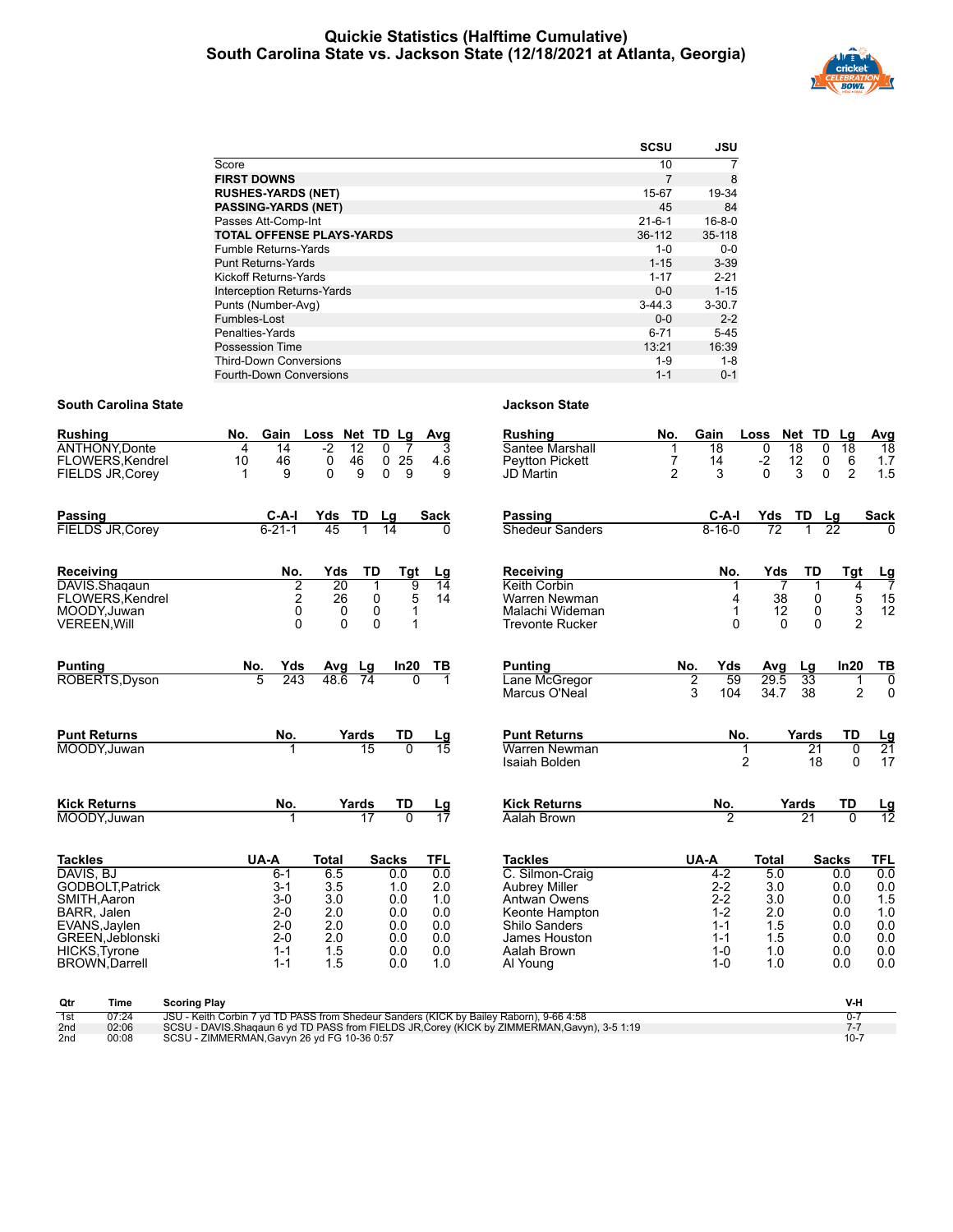## **Quickie Statistics (2nd Quarter only) South Carolina State vs. Jackson State (12/18/2021 at Atlanta, Georgia)**



|                                   | <b>SCSU</b>  | JSU         |
|-----------------------------------|--------------|-------------|
| Score                             | 10           | $\Omega$    |
| <b>FIRST DOWNS</b>                | 5            |             |
| <b>RUSHES-YARDS (NET)</b>         | $7 - 20$     | $11 - 2$    |
| <b>PASSING-YARDS (NET)</b>        | 45           | 17          |
| Passes Att-Comp-Int               | $16 - 6 - 1$ | $4 - 2 - 0$ |
| <b>TOTAL OFFENSE PLAYS-YARDS</b>  | 23-65        | $15 - 15$   |
| Fumble Returns-Yards              | $1 - 0$      | $0 - 0$     |
| <b>Punt Returns-Yards</b>         | $1 - 15$     | $1 - 21$    |
| Kickoff Returns-Yards             | $0 - 0$      | $1 - 9$     |
| <b>Interception Returns-Yards</b> | $0 - 0$      | $1 - 15$    |
| Punts (Number-Avg)                | $2 - 55.0$   | $2 - 35.5$  |
| Fumbles-Lost                      | $0 - 0$      | $1 - 1$     |
| Penalties-Yards                   | $4 - 45$     | $3 - 30$    |
| Possession Time                   | 07:41        | 07:19       |
| <b>Third-Down Conversions</b>     | 1-6          | $0 - 4$     |
| Fourth-Down Conversions           | $1 - 1$      | $0 - 1$     |

| <b>Rushing</b><br><b>ANTHONY Donte</b><br>FLOWERS, Kendrel | No.<br>Gain<br>$\overline{2}$<br>2<br>11<br>4 | Loss Net TD<br>$-2$<br>0<br>11<br>0 | 0<br>0<br>0                                    | Avg_Lg<br>2<br>$\overline{4}$ | <b>Rushing</b><br><b>Peytton Pickett</b><br>JD Martin                                        | No.<br>2<br>$\overline{2}$ | Gain<br>3           | Loss<br>0<br>$\Omega$ | Net TD<br>$\Omega$<br>3<br>$\mathbf{0}$ | Avg<br>0.5<br>1.5   | <u>Lg</u><br>$\mathbf 1$<br>$\overline{2}$ |
|------------------------------------------------------------|-----------------------------------------------|-------------------------------------|------------------------------------------------|-------------------------------|----------------------------------------------------------------------------------------------|----------------------------|---------------------|-----------------------|-----------------------------------------|---------------------|--------------------------------------------|
| FIELDS JR, Corey                                           | 9<br>1                                        | 9<br>$\Omega$                       | $2.8$<br>9<br>$\Omega$                         | 9                             |                                                                                              |                            |                     |                       |                                         |                     |                                            |
| Passing                                                    | C-A-I                                         | Yds<br>TD                           | Lg                                             | <b>Sack</b>                   | Passing                                                                                      |                            | C-A-I               | Yds                   | TD                                      | Lg                  | <b>Sack</b>                                |
| <b>FIELDS JR, Corey</b>                                    | $6 - 16 - 1$                                  | 45<br>1                             | $\overline{14}$                                | 0                             | <b>Shedeur Sanders</b>                                                                       |                            | $2 - 4 - 0$         | 5                     | $\overline{0}$                          | 15                  |                                            |
| Receiving                                                  | No.                                           | Yards                               | TD<br><b>Tgt</b>                               | Lg                            | Receiving                                                                                    |                            | No.                 | Yards                 | TD                                      | Tgt                 | <u>Lg</u>                                  |
| DAVIS.Shaqaun<br>FLOWERS.Kendrel<br><b>VEREEN, Will</b>    | 2<br>2<br>$\Omega$                            | $\overline{20}$<br>26<br>$\Omega$   | 6<br>$\overline{1}$<br>0<br>4<br>$\Omega$<br>1 | 14<br>14                      | Keith Corbin<br>Warren Newman                                                                |                            | 0<br>$\overline{2}$ | 0<br>17               | 0<br>$\mathbf{0}$                       | 3                   | 15                                         |
| <b>Punting</b>                                             | No.<br>Yds                                    | Lng<br>Avg                          | In20                                           | TВ                            | <b>Punting</b>                                                                               | No.                        | Yds                 | Avg                   | Lng                                     | In20                | $\frac{TB}{0}$                             |
| ROBERTS, Dyson                                             | 2<br>110                                      | 55.0<br>74                          | 0                                              |                               | Marcus O'Neal                                                                                | 7                          | 71                  | $35.\bar{5}$          | 38                                      |                     |                                            |
| <b>Punt Returns</b>                                        | No.                                           | Yards                               | TD                                             | <u>Lg</u>                     | <b>Punt Returns</b>                                                                          |                            |                     | No.                   | Yards                                   | TD                  | $\frac{\text{Lg}}{21}$                     |
| MOODY.Juwan                                                |                                               | 15                                  | $\overline{0}$                                 | $\overline{15}$               | Warren Newman                                                                                |                            |                     |                       | 21                                      | $\overline{0}$      |                                            |
| <b>Kick Returns</b>                                        | No.                                           | Yards                               | TD                                             | Lg                            | <b>Kick Returns</b>                                                                          |                            | No.                 |                       | Yards                                   | TD                  | $\frac{Lg}{9}$                             |
|                                                            |                                               |                                     |                                                |                               | Aalah Brown                                                                                  |                            |                     |                       | $\overline{9}$                          | $\Omega$            |                                            |
| <b>Tackles</b>                                             | UA-A                                          | <b>Total</b>                        | <b>Sacks</b>                                   | <b>TFL</b>                    | <b>Tackles</b>                                                                               |                            | UA-A                | <b>Total</b>          |                                         | <b>Sacks</b>        | <b>TFL</b>                                 |
| SMITH.Aaron                                                | $3-0$                                         | $\overline{3.0}$                    | 0.0                                            | $\overline{1.0}$              | C. Silmon-Craig                                                                              |                            | $3-1$               | $\overline{3.5}$      |                                         | 0.0                 | 0.0                                        |
| GODBOLT, Patrick                                           | $3-0$<br>$2 - 0$                              | 3.0<br>2.0                          | 1.0<br>0.0                                     | 1.0<br>0.0                    | Antwan Owens                                                                                 |                            | $1 - 2$<br>$1 - 1$  | 2.0<br>1.5            |                                         | 0.0<br>0.0          | 1.5<br>0.0                                 |
| GREEN, Jeblonski<br>DAVIS, BJ                              | $1 - 1$                                       | 1.5                                 | 0.0                                            | 0.0                           | <b>Shilo Sanders</b><br><b>Aubrey Miller</b>                                                 |                            | $1 - 1$             | 1.5                   |                                         | 0.0                 | 0.0                                        |
| DAVIS.Shagaun                                              | $1 - 0$                                       | 1.0                                 | 0.0                                            | 0.0                           | Al Young                                                                                     |                            | $1 - 0$             | 1.0                   |                                         | 0.0                 | 0.0                                        |
| EVANS, Jaylen                                              | $1 - 0$                                       | 1.0                                 | 0.0                                            | 0.0                           | Jeremiah Brown                                                                               |                            | $1 - 0$             | 1.0                   |                                         | 0.0                 | 0.0                                        |
| ROBERTS, Dyson                                             | $1 - 0$                                       | 1.0                                 | 0.0                                            | 0.0                           | Justin Ragin                                                                                 |                            | $1 - 0$             | 1.0                   |                                         | 0.0                 | 0.0                                        |
| HICKS, Tyrone                                              | $1 - 0$                                       | 1.0                                 | 0.0                                            | 0.0                           | Keonte Hampton                                                                               |                            | $0 - 1$             | 0.5                   |                                         | 0.0                 | 1.0                                        |
| Qtr<br>Time<br><b>Scoring Play</b>                         |                                               |                                     |                                                |                               |                                                                                              |                            |                     |                       |                                         | V-H                 |                                            |
| 2 <sub>nd</sub><br>02:06<br>00:08<br>2nd                   | SCSU - ZIMMERMAN, Gavyn 26 yd FG 10-36 0:57   |                                     |                                                |                               | SCSU - DAVIS.Shaqaun 6 yd TD PASS from FIELDS JR, Corey (KICK by ZIMMERMAN, Gavyn), 3-5 1:19 |                            |                     |                       |                                         | $7 - 7$<br>$10 - 7$ |                                            |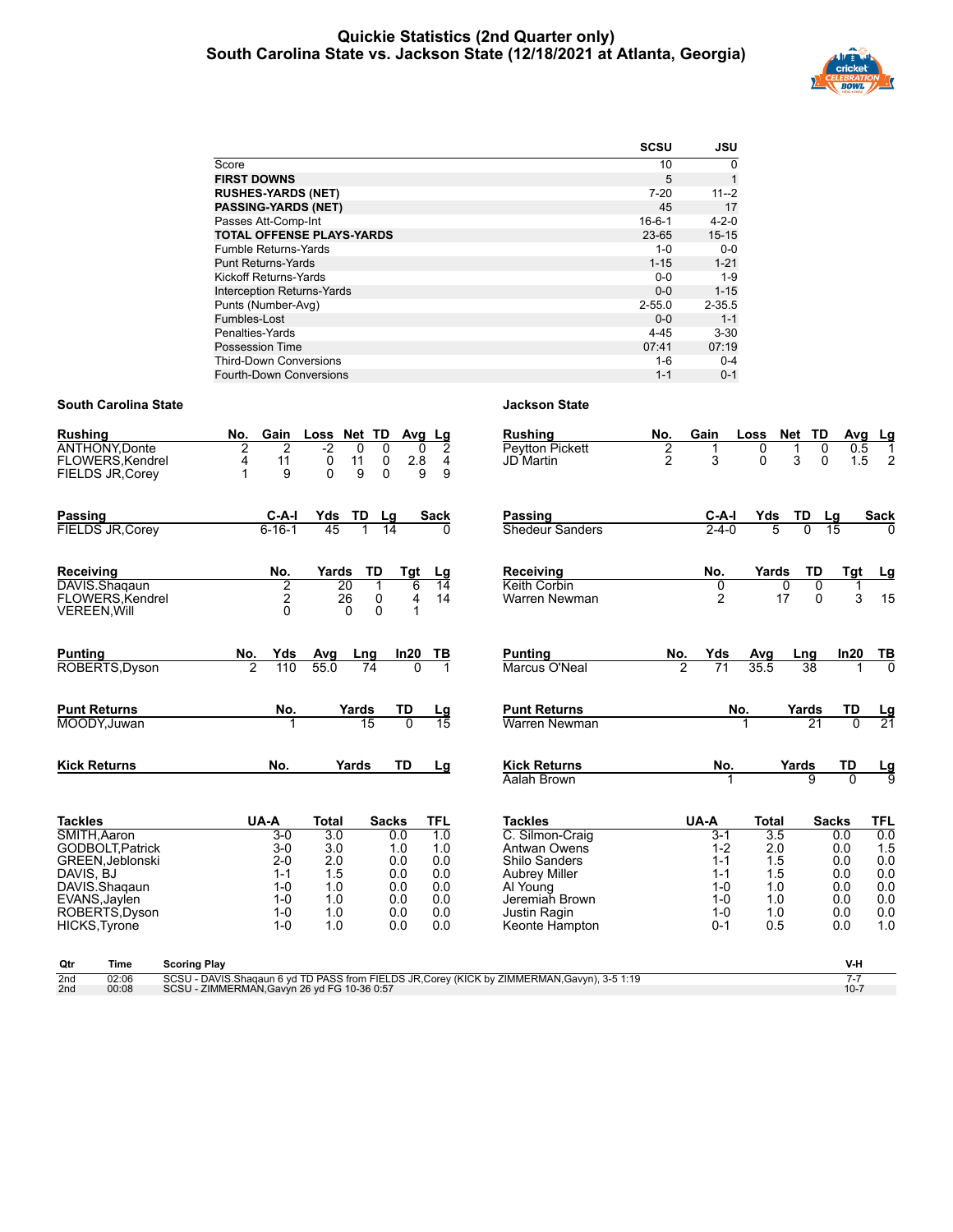

2-14 JSU27 Start of 3rd quarter, clock 15:00, JSU ball on JSU35. [15:00]

Bailey Raborn kickoff 65 yards to the SCSU0, touchback.

#### **SOUTH CAROLINA STATE drive start at 15:00.**

1-10 SCSU25 ANTHONY,Donte rush for 3 yards to the SCSU28 (James Houston).

2-7 SCSU28 PENALTY SCSU personal foul (TAISTE, Nick) 14 yards to the SCSU14.

2-21 SCSU14 ANTHONY,Donte rush for 7 yards to the SCSU21 (Aubrey Miller).

3-14 SCSU21 FIELDS JR,Corey pass incomplete to BAILEY, Richard.

4-14 SCSU21 Timeout South Carolina State, clock 14:01. [14:01]

4-14 SCSU21 ROBERTS,Dyson punt 68 yards to the JSU11, downed.

*Drive Summary: 3 plays, -4 yards, 1:14*

#### **JACKSON STATE drive start at 13:46.**

1-10 JSU11 Shedeur Sanders pass incomplete to Keith Corbin, PENALTY JSU ineligible downfield on pass off-setting, PENALTY SCSU holding off-setting, NO PLAY.

1-10 JSU11 Shedeur Sanders pass incomplete to Warren Newman, QB hurry by MINTER,Octaveon.

2-10 JSU11 Shedeur Sanders pass intercepted by MOULTRIE, Kenda at the JSU16, MOULTRIE, Kenda return 0 yards to

the JSU16. *Drive Summary: 2 plays, 0 yards, 0:16*

#### **SOUTH CAROLINA STATE drive start at 13:30.**

1-10 JSU16 FIELDS JR,Corey rush for no gain to the JSU16 (Al Young).

**2-10 JSU16 FIELDS JR,Corey pass complete to DAVIS.Shaqaun for 16 yards to the JSU0, 1ST DOWN SCSU, TOUCHDOWN, clock 12:36. [12:36] 1-0 JSU03 ZIMMERMAN,Gavyn kick attempt good.**

**P**

P

## **SOUTH CAROLINA STATE 17, JACKSON STATE 7**

*Drive Summary: 2 plays, 16 yards, 0:54*

ZIMMERMAN,Gavyn kickoff 41 yards to the JSU24, Aalah Brown return 10 yards to the JSU34 (BENJAMIN,Jamre), PENALTY JSU personal foul (Isaiah Bolden) 15 yards to the JSU19, 1st and 10, JSU ball on JSU19.

#### **JACKSON STATE drive start at 12:30.**

1-10 JSU19 Santee Marshall rush for 3 yards to the JSU22 (DAVIS, BJ).

2-7 JSU22 Shedeur Sanders pass intercepted by SMITH,Aaron at the JSU37, SMITH,Aaron return 18 yards to the JSU19.

*Drive Summary: 2 plays, 3 yards, 1:00*

#### **SOUTH CAROLINA STATE drive start at 11:30.**

1-10 JSU19 ANTHONY,Donte rush for loss of 1 yard to the JSU20 (Coynis Miller).

2-11 JSU20 FIELDS JR,Corey pass incomplete to DAVIS.Shaqaun, QB hurry by Aubrey Miller.

- 3-11 JSU20 FIELDS JR,Corey sacked for loss of 8 yards to the JSU28 (James Houston).
- 4-19 JSU28 Timeout South Carolina State, clock 10:03. [10:03]

4-19 JSU28 FIELDS JR,Corey pass complete to VEREEN,Will for 20 yards to the JSU8, 1ST DOWN SCSU (Aalah Brown).

- 1-0 JSU08 FIELDS JR,Corey sacked for loss of 7 yards to the JSU15 (James Houston).
- **2-0 JSU15 FIELDS JR,Corey pass complete to BAILEY, Richard for 15 yards to the JSU0, TOUCHDOWN, clock 08:43. [08:43]**
- **1-0 JSU03 ZIMMERMAN,Gavyn kick attempt good.**

## **SOUTH CAROLINA STATE 24, JACKSON STATE 7**

*Drive Summary: 6 plays, 19 yards, 2:47*

ZIMMERMAN,Gavyn kickoff 26 yards to the JSU39, K. Arrington return 0 yards to the JSU39.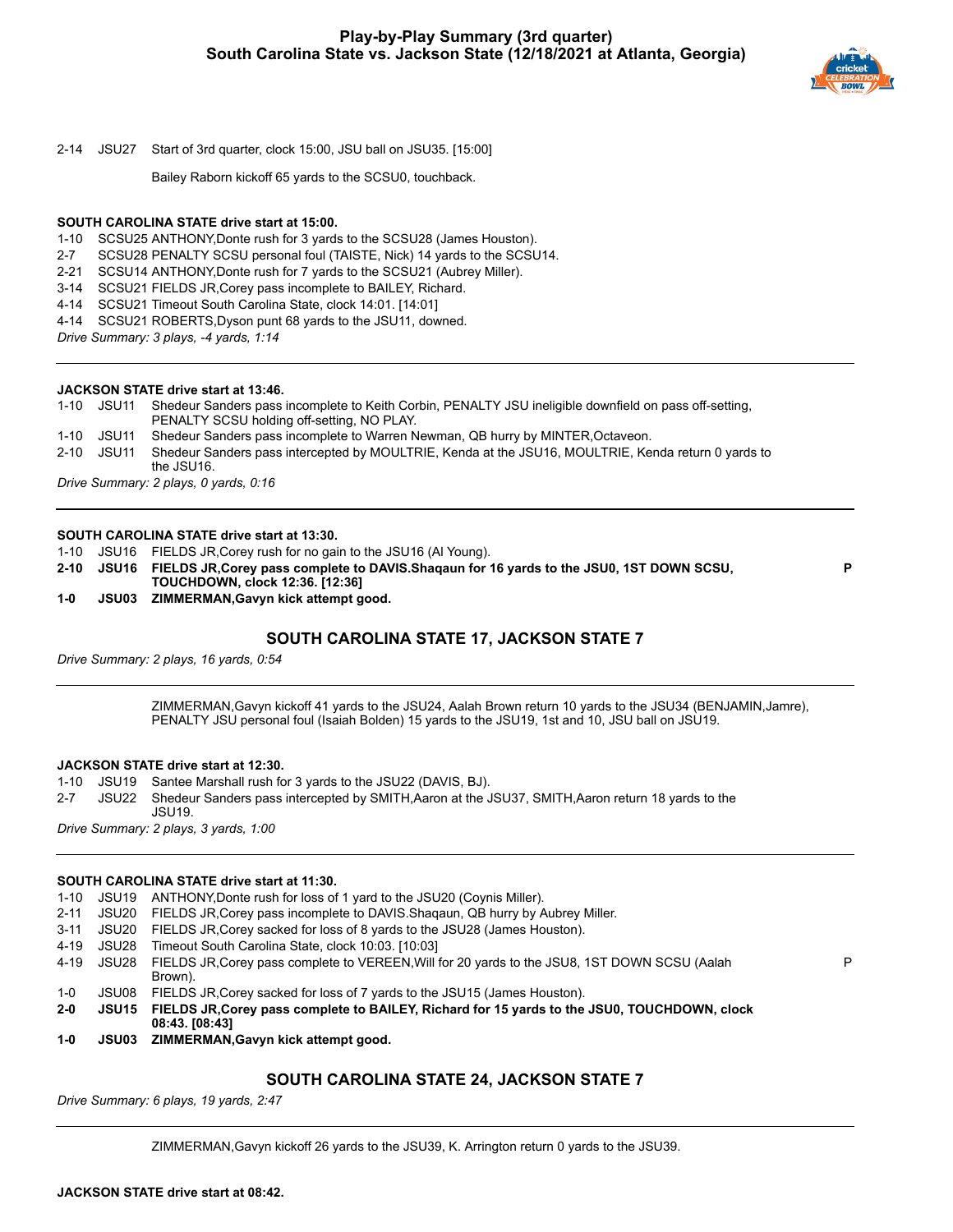- 1-10 JSU39 Santee Marshall rush for loss of 5 yards to the JSU34 (HALTIWANGER,Sha).
- 2-15 JSU34 Shedeur Sanders sacked for loss of 13 yards to the JSU21 (DURANT,Decobie).
- 3-28 JSU21 Santee Marshall rush for 7 yards to the JSU28 (EVANS,Jaylen).
- 4-21 JSU28 Marcus O'Neal punt 44 yards to the SCSU28, fair catch by MOODY,Juwan.

*Drive Summary: 3 plays, -11 yards, 2:10*

#### **SOUTH CAROLINA STATE drive start at 06:32.**

| $1 - 10$ | SCSU28 ANTHONY, Donte rush for 1 yard to the SCSU29 (Aubrey Miller).                                                                                           |    |
|----------|----------------------------------------------------------------------------------------------------------------------------------------------------------------|----|
| $2-9$    | SCSU29 FIELDS JR, Corey pass complete to MOODY, Juwan for 11 yards to the SCSU40, 1ST DOWN SCSU, out-of-<br>bounds (CJ Holmes).                                | P. |
| 1-10     | SCSU40 ANTHONY, Donte rush for 5 yards to the SCSU45 (Jaumonie Crain; Aubrey Miller).                                                                          |    |
| $2 - 5$  | SCSU45 ANTHONY, Donte rush for loss of 1 yard to the SCSU44 (James Houston).                                                                                   |    |
| 3-6      | SCSU44 FIELDS JR, Corey pass incomplete to DAVIS. Shagaun (Shilo Sanders).                                                                                     |    |
| 4-6      | SCSU44 PENALTY JSU roughing the kicker (DJ Stevens) 15 yards to the JSU41, 1ST DOWN SCSU.                                                                      | F. |
| $1 - 10$ | ANTHONY, Donte rush for 2 yards to the JSU39, fumble forced by C. Silmon-Craig, fumble by<br>JSU41<br>ANTHONY, Donte recovered by JSU Keonte Hampton at JSU39. |    |
|          | Drive Summary: 6 plays, 33 yards, 3:15                                                                                                                         |    |
|          |                                                                                                                                                                |    |
|          |                                                                                                                                                                |    |

|          |       | JACKSON STATE drive start at 03:17.                                                                                                                      |   |
|----------|-------|----------------------------------------------------------------------------------------------------------------------------------------------------------|---|
| 1-10     | JSU39 | Shedeur Sanders pass complete to Keith Corbin for 5 yards to the JSU44 (EVANS, Jaylen).                                                                  |   |
| $2 - 5$  | JSU44 | Shedeur Sanders pass complete to Keith Corbin for 9 yards to the SCSU47, 1ST DOWN JSU<br>(EVANS, Jaylen).                                                | P |
| 1-10     |       | SCSU47 Shedeur Sanders pass incomplete to Malachi Wideman (DURANT, Decobie), PENALTY SCSU holding (00)<br>10 yards to the SCSU37, 1ST DOWN JSU, NO PLAY. | Е |
| 1-10     |       | SCSU37 Shedeur Sanders pass complete to Malachi Wideman for 16 yards to the SCSU21, 1ST DOWN JSU, out-of-<br>bounds.                                     | P |
| 1-10     |       | SCSU21 Shedeur Sanders rush for no gain to the SCSU21 (GODBOLT, Patrick).                                                                                |   |
| $2 - 10$ |       | SCSU21 Shedeur Sanders rush for 3 yards to the SCSU18 (GREEN, Jeblonski).                                                                                |   |
| $3 - 7$  |       | SCSU18 Shedeur Sanders pass incomplete to Trevonte Rucker.                                                                                               |   |
|          |       | QB hurry by GODBOLT.Patrick.                                                                                                                             |   |

**4-7 SCSU18 Bailey Raborn field goal attempt from 36 GOOD, clock 00:15. [00:15]**

## **SOUTH CAROLINA STATE 24, JACKSON STATE 10**

*Drive Summary: 7 plays, 43 yards, 3:02*

Bailey Raborn kickoff 65 yards to the SCSU0, fair catch by MOODY,Juwan.

#### **SOUTH CAROLINA STATE drive start at 00:15.**

1-10 SCSU25 WALKER,Tykese rush for 2 yards to the SCSU27 (Aubrey Miller;C. Silmon-Craig).

## **END OF 3RD QUARTER: SOUTH CAROLINA STATE 24, JACKSON STATE 10**

|                        |    | Time                   | 1st Downs |  | <b>Conversions</b> |                 |          |           |
|------------------------|----|------------------------|-----------|--|--------------------|-----------------|----------|-----------|
| <b>Quarter Summary</b> |    | Score Poss R P X T 3rd |           |  | 4th                | Rushing Passing |          | Penalties |
| South Carolina State   | 14 | 08:25 0 3 1 4 0-3      |           |  | $1 - 1$            | $11 - 3$        | 4-7-0-62 | $2 - 24$  |
| Jackson State          |    | 06:35 0 2 1 3 0-2      |           |  | $0 - 0$            | $6 - 5$         | 3-7-2-30 | 2-30      |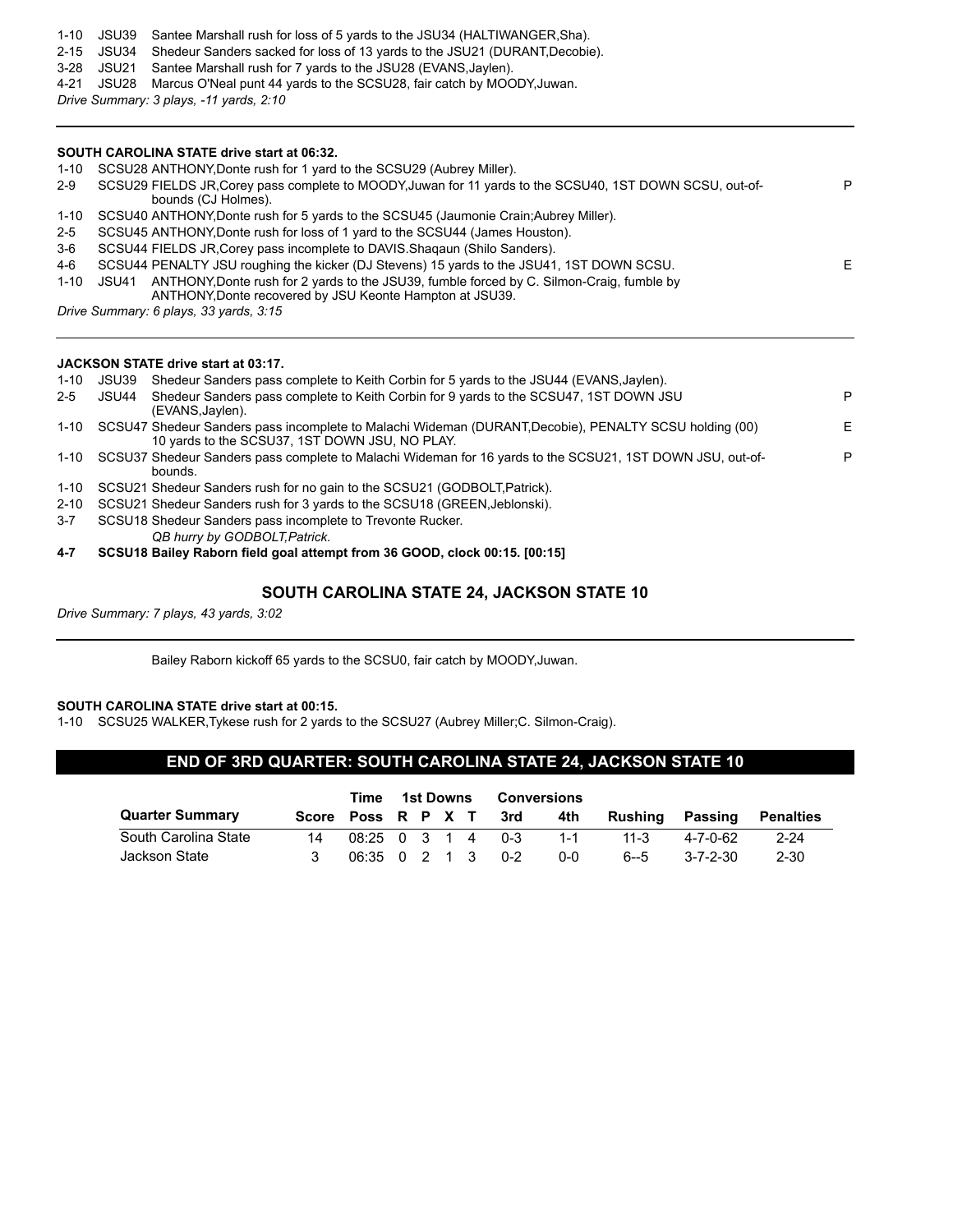## **Quickie Statistics (3rd Quarter Cumulative) South Carolina State vs. Jackson State (12/18/2021 at Atlanta, Georgia)**



|                                   | <b>SCSU</b>   | JSU           |
|-----------------------------------|---------------|---------------|
| Score                             | 24            | 10            |
| <b>FIRST DOWNS</b>                | 11            | 11            |
| <b>RUSHES-YARDS (NET)</b>         | $26 - 70$     | $25 - 29$     |
| <b>PASSING-YARDS (NET)</b>        | 107           | 114           |
| Passes Att-Comp-Int               | $28 - 10 - 1$ | $23 - 11 - 2$ |
| <b>TOTAL OFFENSE PLAYS-YARDS</b>  | 54-177        | 48-143        |
| <b>Fumble Returns-Yards</b>       | $1 - 0$       | $1 - 0$       |
| <b>Punt Returns-Yards</b>         | $1 - 15$      | $3 - 39$      |
| Kickoff Returns-Yards             | $1 - 17$      | $4 - 31$      |
| <b>Interception Returns-Yards</b> | $2 - 18$      | $1 - 15$      |
| Punts (Number-Avg)                | $3-44.3$      | $3 - 30.7$    |
| Fumbles-Lost                      | $2 - 2$       | $2 - 2$       |
| Penalties-Yards                   | 8-95          | 7-75          |
| Possession Time                   | 21:46         | 23:14         |
| <b>Third-Down Conversions</b>     | $1 - 12$      | $1 - 10$      |
| Fourth-Down Conversions           | $2 - 2$       | $0 - 1$       |

| <b>Rushing</b>                                                                         | Gain<br>No.                                                        | Loss                                                          | Net TD Lg                                                                                    | Avg                                 | <b>Rushing</b>                                         | No.                                   | Gain                    | Loss                                          | Net TD             | Lg                                    | Avg                            |
|----------------------------------------------------------------------------------------|--------------------------------------------------------------------|---------------------------------------------------------------|----------------------------------------------------------------------------------------------|-------------------------------------|--------------------------------------------------------|---------------------------------------|-------------------------|-----------------------------------------------|--------------------|---------------------------------------|--------------------------------|
| <b>ANTHONY, Donte</b><br>FLOWERS, Kendrel<br><b>WALKER, Tykese</b><br>FIELDS JR, Corey | 32<br>$\overline{11}$<br>10<br>46<br>2<br>1<br>$\overline{2}$<br>9 | 28<br>$-4$<br>0<br>46<br>$\overline{2}$<br>0<br>9<br>$\Omega$ | $\overline{0}$<br>$\overline{7}$<br>25<br>0<br>0<br>$\overline{\mathbf{c}}$<br>$\Omega$<br>9 | $\overline{2.5}$<br>4.6<br>2<br>4.5 | Santee Marshall<br><b>Peytton Pickett</b><br>JD Martin | 4<br>$\overline{7}$<br>$\overline{2}$ | 28<br>14<br>3           | $-5$<br>23<br>$-2$<br>12<br>$\mathbf{0}$<br>3 | 0<br>0<br>$\Omega$ | 18<br>6<br>$\overline{2}$             | $5.\overline{8}$<br>1.7<br>1.5 |
| <b>Passing</b>                                                                         | C-A-I                                                              | Yds<br>TD                                                     | Lg                                                                                           | <b>Sack</b>                         | <b>Passing</b>                                         |                                       | $C-A-I$                 | Yds                                           | TD<br>Lg           |                                       | Sack                           |
| <b>FIELDS JR, Corev</b>                                                                | $10 - 28 - 1$                                                      | 92<br>3                                                       | $\overline{20}$                                                                              | 2                                   | Shedeur Sanders                                        |                                       | $11 - 23 - 2$           | 89                                            | 22                 |                                       |                                |
| Receiving                                                                              | No.                                                                | Yds<br>TD                                                     | Tgt                                                                                          | Lg                                  | Receiving                                              |                                       | No.                     | Yds                                           | TD                 | Tgt                                   | $\frac{Lg}{9}$                 |
| DAVIS.Shagaun<br>FLOWERS, Kendrel                                                      | 3<br>2                                                             | 36<br>26                                                      | $\overline{2}$<br>$\overline{12}$<br>$\mathbf 5$<br>0                                        | $\overline{16}$<br>14               | Keith Corbin<br>Warren Newman                          |                                       | 3<br>4                  | $\overline{21}$<br>38                         | -1<br>0            | 6                                     |                                |
| MOODY.Juwan                                                                            | 1                                                                  | 11                                                            | $\boldsymbol{2}$<br>0                                                                        | 11                                  | Malachi Wideman                                        |                                       | $\overline{\mathbf{c}}$ | 28                                            | $\mathbf 0$        | $\begin{array}{c} 6 \\ 4 \end{array}$ | $\frac{15}{16}$                |
| <b>VEREEN, Will</b>                                                                    | 1                                                                  | 20                                                            | $\mathfrak{p}$<br>$\Omega$                                                                   | 20                                  | <b>Trevonte Rucker</b>                                 |                                       | $\Omega$                | $\Omega$                                      | $\Omega$           | 3                                     |                                |
| <b>Punting</b>                                                                         | No.<br>Yds                                                         | Avg Lg                                                        | In20                                                                                         | TВ                                  | <b>Punting</b>                                         | No.                                   | Yds                     | Avg                                           | Lg                 | In20                                  | <u>ТВ</u>                      |
| ROBERTS, Dyson                                                                         | 6<br>311                                                           | 51.8<br>$\overline{74}$                                       |                                                                                              |                                     | Lane McGregor<br>Marcus O'Neal                         | 2<br>4                                | 59<br>148               | 29.5<br>37.0                                  | 33<br>44           | 1<br>$\overline{2}$                   | 0<br>$\mathbf 0$               |
| <b>Punt Returns</b>                                                                    | No.                                                                | Yards                                                         | TD                                                                                           | $\frac{Lg}{15}$                     | <b>Punt Returns</b>                                    |                                       | No.                     |                                               | Yards              | TD                                    | $\frac{Lg}{21}$                |
| MOODY, Juwan                                                                           |                                                                    | 15                                                            | $\overline{0}$                                                                               |                                     | Warren Newman<br>Isaiah Bolden                         |                                       | 1<br>$\overline{2}$     |                                               | 21<br>18           | 0<br>$\Omega$                         | 17                             |
| <b>Kick Returns</b>                                                                    | No.                                                                | Yards                                                         | TD                                                                                           | Lg                                  | <b>Kick Returns</b>                                    |                                       | No.                     | Yards                                         |                    | TD                                    | $\frac{Lg}{12}$                |
| MOODY, Juwan                                                                           |                                                                    | 17                                                            |                                                                                              | 17                                  | Aalah Brown<br>K. Arrington                            |                                       | 3<br>1                  |                                               | 31<br>0            | $\overline{0}$<br>$\Omega$            | $\Omega$                       |
| <b>Tackles</b>                                                                         | UA-A                                                               | <b>Total</b>                                                  | <b>Sacks</b>                                                                                 | TFL                                 | <b>Tackles</b>                                         | UA-A                                  |                         | <b>Total</b>                                  | <b>Sacks</b>       |                                       | TFL                            |
| DAVIS, BJ                                                                              | $7-1$                                                              | 7.5                                                           | 0.0                                                                                          | 0.0                                 | C. Silmon-Craig                                        |                                       | $5 - 3$                 | 6.5                                           | 0.0                |                                       | 0.0                            |
| EVANS, Jaylen<br>GODBOLT, Patrick                                                      | $5-0$<br>$4 - 1$                                                   | 5.0<br>4.5                                                    | 0.0<br>1.0                                                                                   | 0.0<br>2.0                          | <b>Aubrey Miller</b><br>James Houston                  |                                       | $4 - 4$<br>$5 - 1$      | 6.0<br>5.5                                    | 0.0<br>2.0         |                                       | 0.0<br>3.0                     |
| SMITH, Aaron                                                                           | $3-0$                                                              | 3.0                                                           | 0.0                                                                                          | 1.0                                 | Antwan Owens                                           |                                       | $2 - 2$                 | 3.0                                           | 0.0                |                                       | 1.5                            |
| GREEN, Jeblonski                                                                       | $3-0$                                                              | 3.0                                                           | 0.0                                                                                          | 0.0                                 | Aalah Brown                                            |                                       | $2 - 0$                 | 2.0                                           | 0.0                |                                       | 0.0                            |
| BARR, Jalen                                                                            | $2 - 0$                                                            | 2.0                                                           | 0.0                                                                                          | 0.0                                 | Al Young                                               |                                       | $2 - 0$                 | 2.0                                           | 0.0                |                                       | 0.0                            |
| BENJAMIN, Jamre<br>HICKS, Tyrone                                                       | $1 - 1$<br>$1 - 1$                                                 | 1.5<br>1.5                                                    | 0.0<br>0.0                                                                                   | 0.0<br>0.0                          | Keonte Hampton<br>Shilo Sanders                        |                                       | $1 - 2$<br>$1 - 1$      | 2.0<br>1.5                                    | 0.0<br>0.0         |                                       | 1.0<br>0.0                     |
| Qtr<br>Time<br><b>Scoring Play</b>                                                     |                                                                    |                                                               |                                                                                              |                                     |                                                        |                                       |                         |                                               |                    | V-H                                   |                                |

| wu               | пше   | <b>OCOLING FIRE</b>                                                                              | <u>у-п</u> |
|------------------|-------|--------------------------------------------------------------------------------------------------|------------|
| $\overline{1st}$ | 07:24 | JSU - Keith Corbin 7 yd TD PASS from Shedeur Sanders (KICK by Bailey Raborn), 9-66 4:58          |            |
| 2nd              | 02:06 | SCSU - DAVIS. Shaqaun 6 yd TD PASS from FIELDS JR, Corey (KICK by ZIMMERMAN, Gavyn), 3-5 1:19    |            |
| 2nd              | 00:08 | SCSU - ZIMMERMAN.Gavvn 26 vd FG 10-36 0:57                                                       | $10-7$     |
| 3rd              | 12:36 | SCSU - DAVIS Shagaun 16 yd TD PASS from FIELDS JR, Corey (KICK by ZIMMERMAN, Gavyn), 2-16 0:54   | $17 - 7$   |
| 3rd              | 08:43 | SCSU - BAILEY, Richard 15 yd TD PASS from FIELDS JR, Corey (KICK by ZIMMERMAN, Gavyn), 6-19 2:47 | $24 - 7$   |
| 3rd              | 00:15 | JSU - Bailey Raborn 36 yd FG 7-43 3:02                                                           | $24-10$    |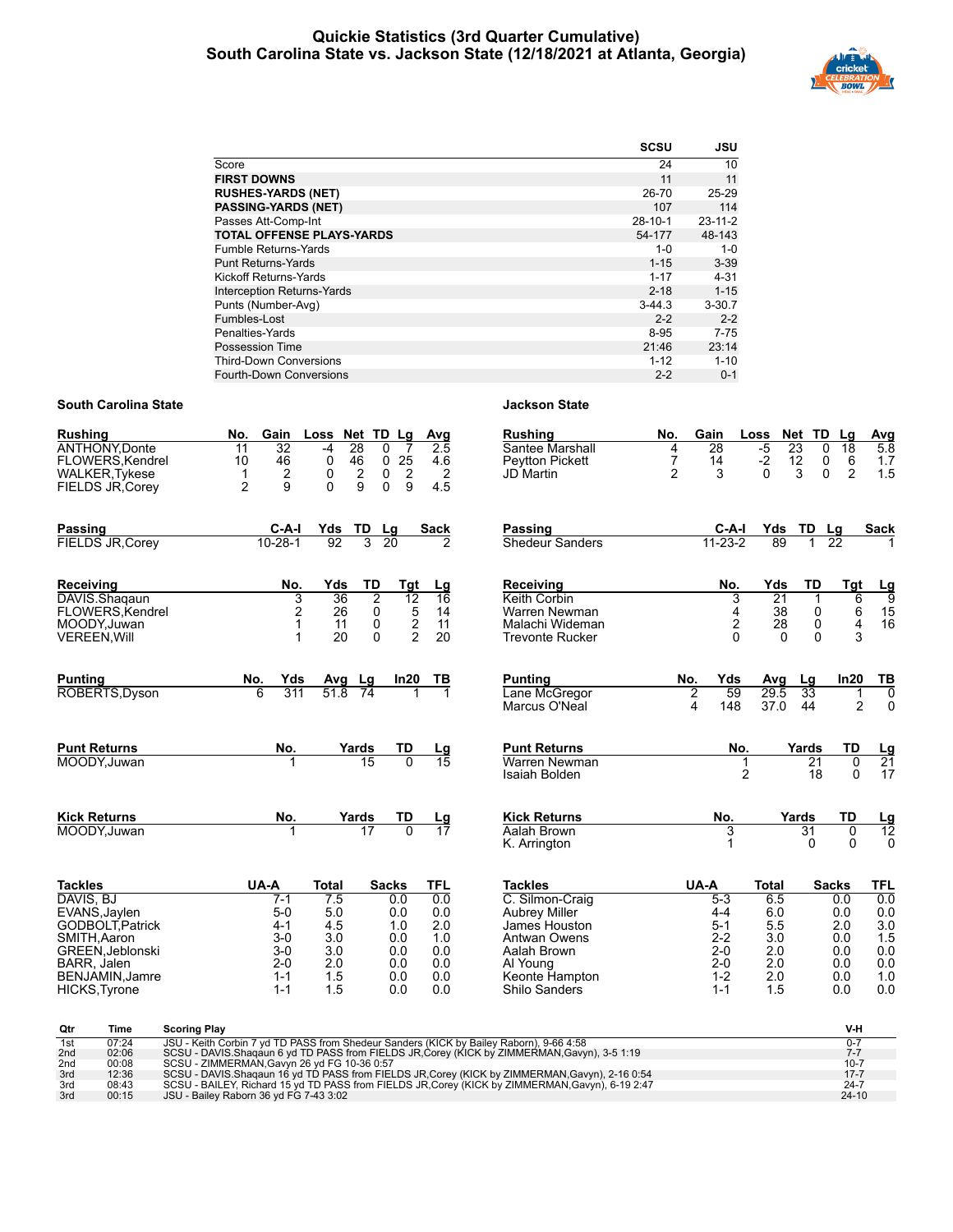## **Quickie Statistics (3rd Quarter only) South Carolina State vs. Jackson State (12/18/2021 at Atlanta, Georgia)**



|                                   | <b>SCSU</b> | JSU         |
|-----------------------------------|-------------|-------------|
| Score                             | 14          | 3           |
| <b>FIRST DOWNS</b>                | 4           | 3           |
| <b>RUSHES-YARDS (NET)</b>         | $11 - 3$    | $6 - 5$     |
| <b>PASSING-YARDS (NET)</b>        | 62          | 30          |
| Passes Att-Comp-Int               | $7 - 4 - 0$ | $7 - 3 - 2$ |
| <b>TOTAL OFFENSE PLAYS-YARDS</b>  | 18-65       | $13 - 25$   |
| <b>Fumble Returns-Yards</b>       | $0 - 0$     | $1 - 0$     |
| <b>Punt Returns-Yards</b>         | $0 - 0$     | $0 - 0$     |
| Kickoff Returns-Yards             | $0 - 0$     | $2 - 10$    |
| <b>Interception Returns-Yards</b> | $2 - 18$    | $0 - 0$     |
| Punts (Number-Avg)                | $1 - 68.0$  | $1 - 44.0$  |
| Fumbles-Lost                      | $1 - 1$     | $0 - 0$     |
| Penalties-Yards                   | $2 - 24$    | $2 - 30$    |
| <b>Possession Time</b>            | 08:25       | 06:35       |
| <b>Third-Down Conversions</b>     | $0 - 3$     | $0 - 2$     |
| Fourth-Down Conversions           | $1 - 1$     | $0 - 0$     |

| <b>Rushing</b>                                                     | No.<br>Gain                                            | Net TD<br>Loss<br>Avg                                                                                             | Lg                            | <b>Rushing</b>                                                                          | No. | Gain                      | Loss              | Net TD                                                            | Avg                        | $\frac{Lg}{7}$       |
|--------------------------------------------------------------------|--------------------------------------------------------|-------------------------------------------------------------------------------------------------------------------|-------------------------------|-----------------------------------------------------------------------------------------|-----|---------------------------|-------------------|-------------------------------------------------------------------|----------------------------|----------------------|
| <b>ANTHONY, Donte</b><br><b>WALKER, Tykese</b><br>FIELDS JR, Corey | $\overline{18}$<br>$\overline{\mathbf{c}}$<br>$\Omega$ | $-2$<br>16<br>2.3<br>0<br>$\begin{matrix} 0 \\ 0 \end{matrix}$<br>$\frac{2}{0}$<br>$\frac{2}{0}$<br>0<br>$\Omega$ | 7<br>$\overline{2}$           | Santee Marshall                                                                         | 3   | 10                        | $-5$              | 5<br>$\Omega$                                                     | 1.7                        |                      |
| Passing<br><b>FIELDS JR, Corey</b>                                 | $C-A-I$<br>$4 - 7 - 0$                                 | TD<br>Yds<br>Lg<br>47<br>$\overline{20}$<br>$\overline{2}$                                                        | <b>Sack</b><br>$\mathfrak{p}$ | Passing<br>Shedeur Sanders                                                              |     | $C-A-I$<br>$3 - 7 - 2$    | Yds<br>17         | TD<br>0                                                           | Lg<br>16                   | <b>Sack</b>          |
| Receiving<br>DAVIS.Shaqaun<br>MOODY, Juwan<br><b>VEREEN, Will</b>  | No.<br>1                                               | TD<br>Yards<br>Tgt<br>3<br>16<br>$\pmb{0}$<br>1<br>11<br>$\Omega$<br>20<br>1                                      | $\frac{Lg}{16}$<br>11<br>20   | Receiving<br>Keith Corbin<br>Warren Newman<br>Malachi Wideman<br><b>Trevonte Rucker</b> |     | No.<br>2<br>0<br>$\Omega$ | Yards<br>14<br>16 | TD<br>0<br>0<br>$\pmb{0}$<br>$\pmb{0}$<br>$\Omega$<br>$\mathbf 0$ | Tgt<br>$\overline{2}$<br>1 | $\frac{Lg}{9}$<br>16 |
| <b>Punting</b><br>ROBERTS, Dyson                                   | Yds<br>No.<br>68                                       | In20<br>Avg<br>Lng<br>68.0<br>68                                                                                  | TВ                            | <b>Punting</b><br>Marcus O'Neal                                                         | No. | Yds<br>44                 | Avg<br>44.0       | Lng<br>44                                                         | In20<br>$\overline{0}$     | $rac{TB}{0}$         |
| <b>Punt Returns</b>                                                | No.                                                    | Yards<br>TD                                                                                                       | Lg                            | <b>Punt Returns</b>                                                                     |     | No.                       |                   | Yards                                                             | <b>TD</b>                  | Lg                   |
| <b>Kick Returns</b>                                                | No.                                                    | Yards<br>TD                                                                                                       | Lg                            | <b>Kick Returns</b><br>Aalah Brown<br>K. Arrington                                      |     | No.                       |                   | Yards<br>10<br>0                                                  | <b>TD</b><br>0<br>$\Omega$ | $\frac{Lg}{10}$<br>0 |
| <b>Tackles</b>                                                     | UA-A                                                   | <b>Sacks</b><br>Total                                                                                             | <b>TFL</b>                    | <b>Tackles</b>                                                                          |     | UA-A                      | <b>Total</b>      | <b>Sacks</b>                                                      |                            | TFL                  |

| lackles          | UA-A    | Total | Sacks | 11 L. |                   |
|------------------|---------|-------|-------|-------|-------------------|
| EVANS, Jaylen    | $3-0$   | 3.0   | 0.0   | 0.0   | $\frac{Iac}{Jar}$ |
| DAVIS. BJ        | $1 - 0$ | 1.0   | 0.0   | 0.0   | Aul               |
| DURANT, Decobie  | $1 - 0$ | 1.0   | 1.0   | 1.0   | С.                |
| BENJAMIN, Jamre  | $1 - 0$ | 1.0   | 0.0   | 0.0   | CJ                |
| GREEN, Jeblonski | $1 - 0$ | 1.0   | 0.0   | 0.0   | Aal               |
| GODBOLT, Patrick | $1 - 0$ | 1.0   | 0.0   | 0.0   | Al `              |
| HALTIWANGER.Sha  | $1 - 0$ | 1.0   | 0.0   | 1.0   | Co                |
|                  |         |       |       |       |                   |

| <b>Tackles</b>       | UA-A    | Total | <b>Sacks</b> | TFL |
|----------------------|---------|-------|--------------|-----|
| James Houston        | 4-0     | 4.0   | 2.0          | 3.0 |
| <b>Aubrey Miller</b> | $2 - 2$ | 3.0   | 0.0          | 0.0 |
| C. Silmon-Craig      | $1 - 1$ | 1.5   | 0.0          | 0.0 |
| CJ Holmes            | $1 - 0$ | 1.0   | 0.0          | 0.0 |
| Aalah Brown          | $1 - 0$ | 1.0   | 0.0          | 0.0 |
| Al Young             | $1 - 0$ | 1.0   | 0.0          | 0.0 |
| Coynis Miller        | $1 - 0$ | 1.0   | 0.0          | 1.0 |
| Jaumonie Crain       | $0 - 1$ | 0.5   | 0.0          | 0.0 |

| Qtr | Time  | <b>Scoring Play</b>                                                                              | V-H      |
|-----|-------|--------------------------------------------------------------------------------------------------|----------|
| 3rd | 12:36 | SCSU - DAVIS. Shaqaun 16 yd TD PASS from FIELDS JR, Corey (KICK by ZIMMERMAN, Gavyn), 2-16 0:54  |          |
| 3rd | 08:43 | SCSU - BAILEY, Richard 15 yd TD PASS from FIELDS JR, Corey (KICK by ZIMMERMAN, Gavyn), 6-19 2:47 | $24 - 7$ |
| 3rd | 00:15 | JSU - Bailey Raborn 36 yd FG 7-43 3:02                                                           | $24-10$  |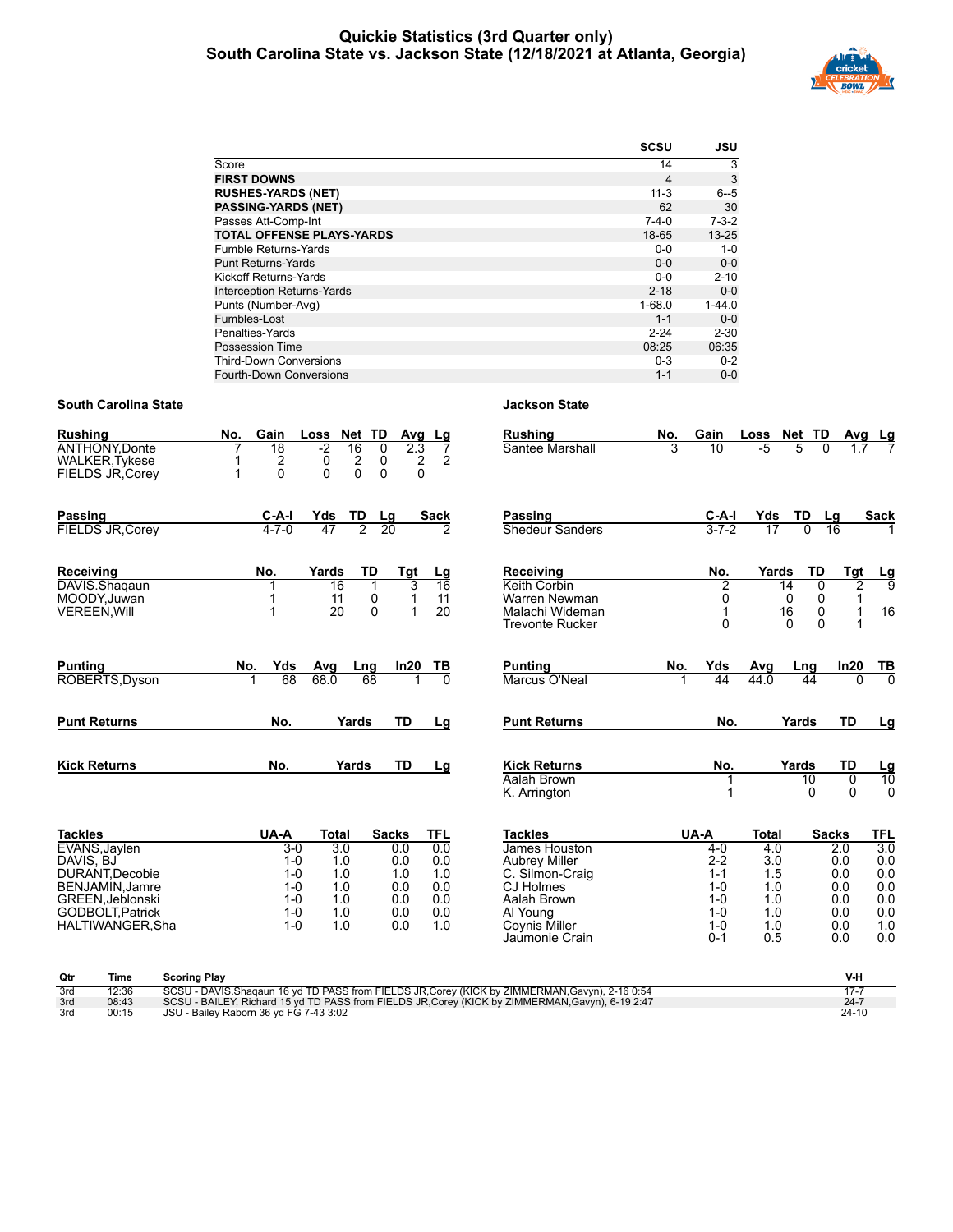

- 2-8 SCSU27 Start of 4th quarter, clock 15:00. [15:00]
- 2-8 SCSU27 WALKER,Tykese rush for loss of 2 yards to the SCSU25.
- 3-10 SCSU25 FIELDS JR,Corey pass incomplete to VEREEN,Will.
- 4-10 SCSU25 ROBERTS,Dyson punt 43 yards to the JSU32, downed.
- *Drive Summary: 3 plays, 0 yards, 1:16*

#### **JACKSON STATE drive start at 13:59.**

| 1-10 | JSU32 | Shedeur Sanders pass complete to Malachi Wideman for 14 yards to the JSU46, 1ST DOWN JSU (DAVIS,<br>BJ). | P |
|------|-------|----------------------------------------------------------------------------------------------------------|---|
|      |       | 1-10 JSU46 Shedeur Sanders pass complete to Josh Lanier for 3 yards to the JSU49 (HALTIWANGER, Sha).     |   |
|      |       | 2-7 JSU49 Shedeur Sanders pass incomplete to Trevonte Rucker, QB hurry by TUCKER, Brandon.               |   |
|      |       | $\mathbf{r}$                                                                                             |   |

- 3-7 JSU49 Shedeur Sanders pass incomplete to Josh Lanier (BARR, Jalen).
- 4-7 JSU49 Marcus O'Neal punt 44 yards to the SCSU7, fair catch by BAILEY, Richard.

*Drive Summary: 4 plays, 17 yards, 1:22*

#### **SOUTH CAROLINA STATE drive start at 12:37.**

| $1 - 0$  | <b>JSU03</b> | ZIMMERMAN, Gavyn kick attempt good.                                                                      |   |
|----------|--------------|----------------------------------------------------------------------------------------------------------|---|
|          |              | TOUCHDOWN, clock 06:19. [06:19]                                                                          |   |
| $2 - 11$ | JSU16        | FIELDS JR, Corey pass complete to DAVIS. Shagaun for 16 yards to the JSU0, 1ST DOWN SCSU,                | P |
| 1-10     | JSU15        | ANTHONY, Donte rush for loss of 1 yard to the JSU16 (Antwan Owens; Katron Evans).                        |   |
| 1-10     | JSU25        | ANTHONY, Donte rush for 10 yards to the JSU15, 1ST DOWN SCSU (Shilo Sanders).                            | R |
|          |              | Haynie).                                                                                                 |   |
| $3 - 13$ |              | SCSU32 FIELDS JR Corey pass complete to DAVIS. Shagaun for 43 yards to the JSU25, 1ST DOWN SCSU (Randall | P |
| 2-9      |              | SCSU36 WALKER, Tykese rush for loss of 4 yards to the SCSU32 (C. Silmon-Craig).                          |   |
| $1 - 10$ |              | SCSU35 WALKER, Tykese rush for 1 yard to the SCSU36 (Coynis Miller).                                     |   |
| 3-8      |              | SCSU09 ANTHONY, Donte rush for 26 yards to the SCSU35, 1ST DOWN SCSU (Randall Haynie).                   | R |
| 2-9      |              | SCSU08 ANTHONY, Donte rush for 1 yard to the SCSU9 (Aubrey Miller; Keonte Hampton).                      |   |
| 1-10     |              | SCSU07 ANTHONY, Donte rush for 1 yard to the SCSU8 (Keonte Hampton).                                     |   |
|          |              |                                                                                                          |   |

## **SOUTH CAROLINA STATE 31, JACKSON STATE 10**

*Drive Summary: 9 plays, 93 yards, 6:18*

ZIMMERMAN,Gavyn kickoff 37 yards to the JSU28, Kyland Richey return -2 yards to the JSU26, out-of-bounds.

#### **JACKSON STATE drive start at 06:18.**

|  | 1-10 JSU26 PENALTY SCSU personal foul (BILLINGS, Sheld) 17 yards to the JSU43, 1ST DOWN JSU.      | Е |
|--|---------------------------------------------------------------------------------------------------|---|
|  | 1-10 JSU43 Shedeur Sanders rush for 1 yard to the JSU44.                                          |   |
|  | 2-9 JSU44 Shedeur Sanders pass complete to Keith Corbin for 3 yards to the JSU47 (DOE, Demarkis). |   |
|  | 3-6 JSU47 Shedeur Sanders pass incomplete to Malachi Wideman, QB hurry by GODBOLT, Patrick.       |   |
|  | 4-6 JSU47 Shedeur Sanders pass incomplete to Keith Corbin, dropped pass.                          |   |
|  | Drive Summary: 4 plays, 21 yards, 1:01                                                            |   |
|  |                                                                                                   |   |

## **SOUTH CAROLINA STATE drive start at 05:17.**

- 1-10 JSU47 ANTHONY,Donte rush for no gain to the JSU47 (Devonta Davis).
- 2-10 JSU47 WALKER,Tykese rush for no gain to the JSU47 (Devonta Davis).
- 3-10 JSU47 WALKER,Tykese rush for no gain to the JSU47 (Katron Evans).
- 4-10 JSU47 PENALTY SCSU delay of game 5 yards to the SCSU48.

4-15 SCSU48 ROBERTS,Dyson punt 38 yards to the JSU14, Warren Newman return 0 yards to the JSU14, out-of-bounds.

*Drive Summary: 3 plays, -5 yards, 2:32*

#### **JACKSON STATE drive start at 02:45.**

- 1-10 JSU14 Shedeur Sanders pass incomplete to Kev'Ric Wiggins.
- 2-10 JSU14 Shedeur Sanders pass incomplete to Josh Lanier, QB hurry by GREEN,Jeblonski.
- 3-10 JSU14 Shedeur Sanders pass complete to Trevonte Rucker for 11 yards to the JSU25, 1ST DOWN JSU. P
- 1-10 JSU25 Shedeur Sanders sacked for loss of 14 yards to the JSU11 (HALTIWANGER,Sha).
- 2-24 JSU11 Shedeur Sanders pass incomplete to Keith Corbin (HALTIWANGER,Sha).
- 3-24 JSU11 PENALTY JSU false start (Tony Gray) 5 yards to the JSU6.

3-29 JSU06 P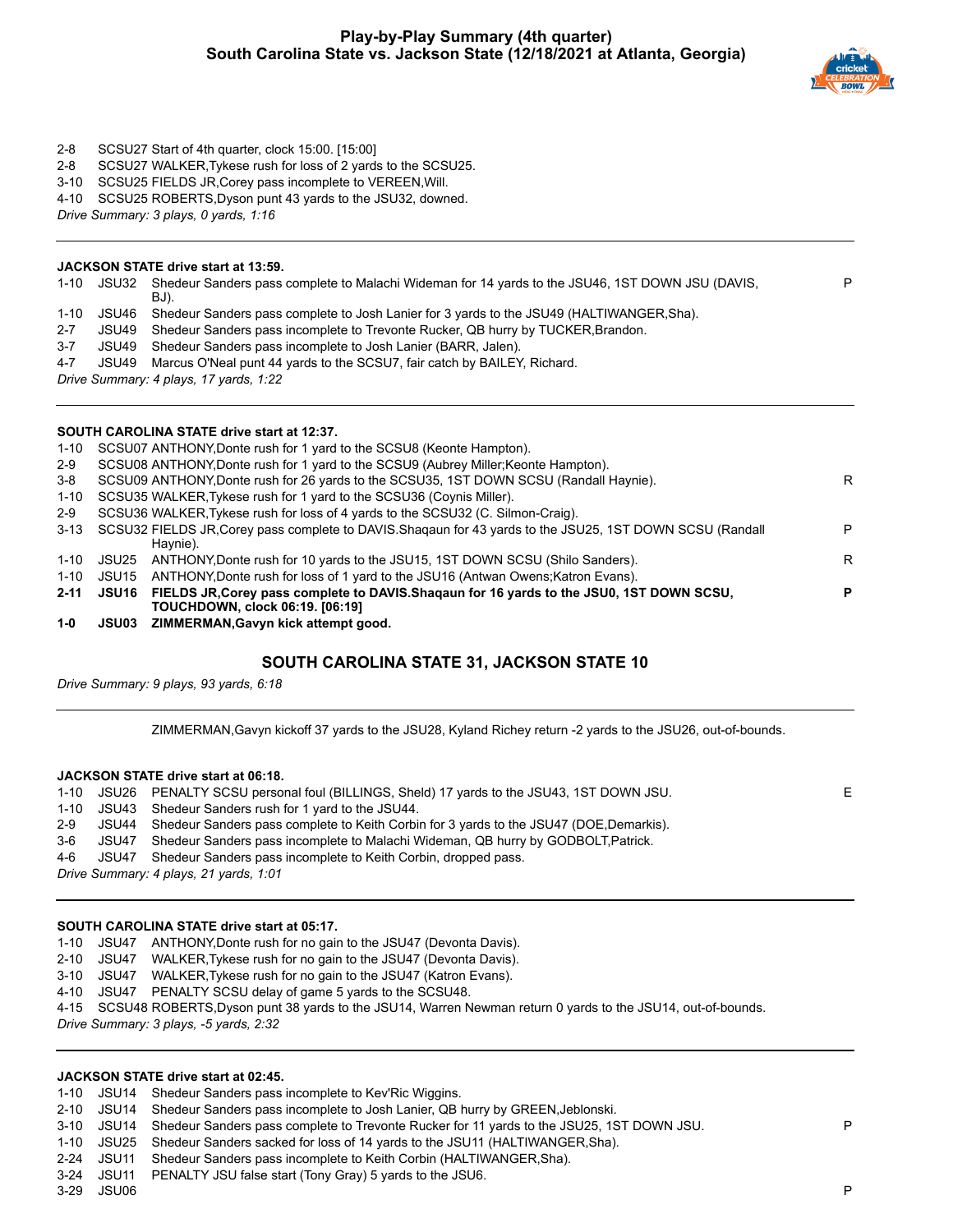Shedeur Sanders pass complete to Trevonte Rucker for 30 yards to the JSU36, 1ST DOWN JSU (KELLY,Zafir).

1-10 JSU36 Shedeur Sanders rush for no gain to the JSU36 (HALTIWANGER,Sha).

2-10 JSU36 Shedeur Sanders pass incomplete to Malachi Wideman (GODBOLT,Patrick).

3-10 JSU36 Peytton Pickett rush for 3 yards to the JSU39 (MOULTRIE, Kenda).

4-7 JSU39 End of game, clock 00:00. [00:00]

*Drive Summary: 9 plays, 25 yards, 2:45*

## **FINAL SCORE - : SOUTH CAROLINA STATE 31, JACKSON STATE 10**

|                        | Time 1st Downs         |                      |  | Conversions |  |  |         |          |           |                  |
|------------------------|------------------------|----------------------|--|-------------|--|--|---------|----------|-----------|------------------|
| <b>Quarter Summary</b> | Score Poss R P X T 3rd |                      |  |             |  |  | 4th     | Rushing  | Passing   | <b>Penalties</b> |
| South Carolina State   |                        | $0.9:51$ 2 2 0 4 2-4 |  |             |  |  | $0 - 0$ | 11-32    | 2-3-0-59  | $2 - 22$         |
| Jackson State          |                        | $0.5:09$ 0 3 1 4 2-5 |  |             |  |  | $0 - 1$ | $4 - 10$ | 5-13-0-61 | $1 - 5$          |